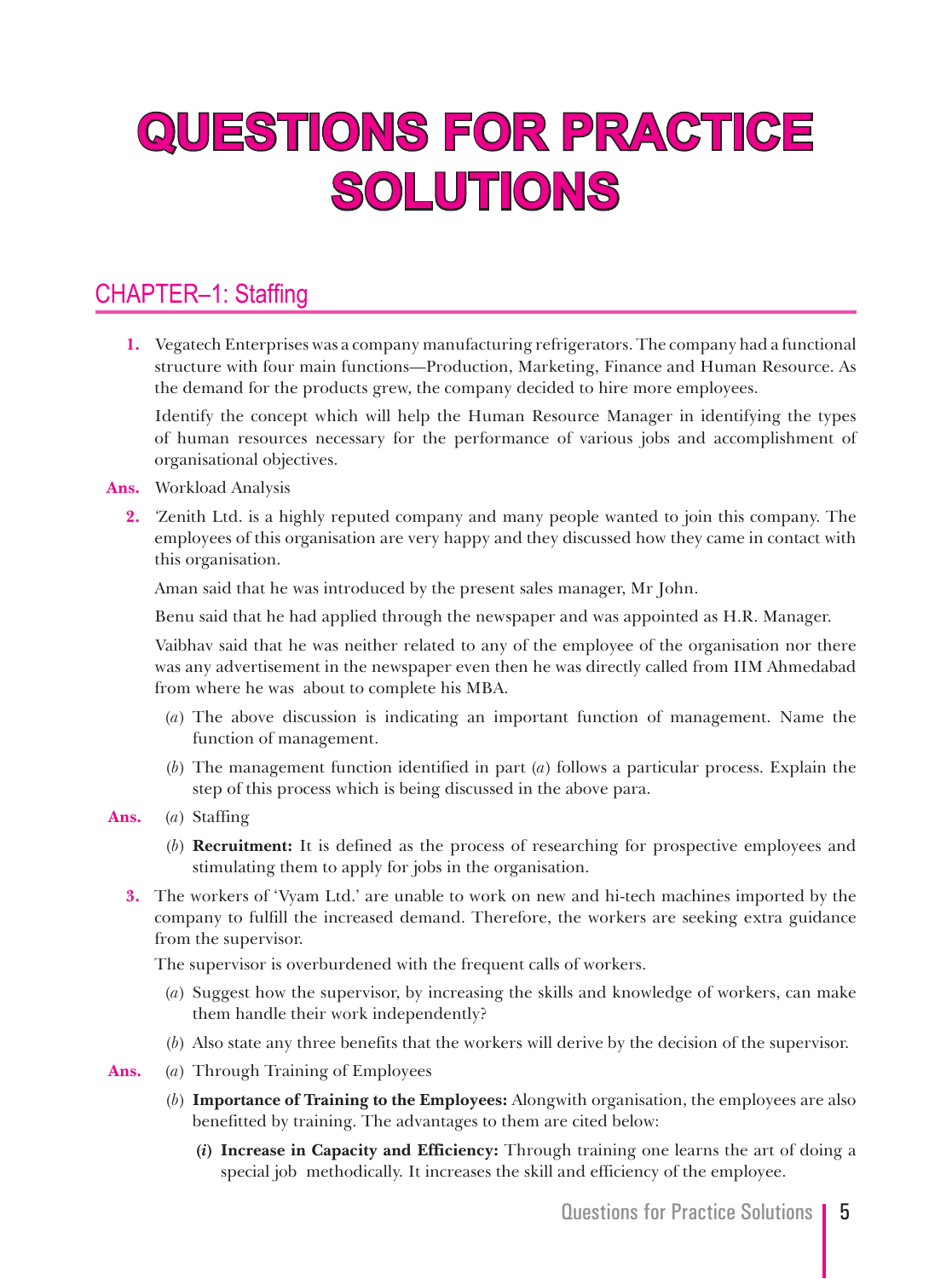- **(***ii***) Increase in Market Value:** Trained employees have a better market value. Increased market value means that other organisations are always willing to employ trained personnel at higher remuneration. Consequently, if any employee is feeling uneasy in an organisation because of low remuneration, he can very easily join another organisation at higher remuneration.
- **(***iii***) Fewer Accidents:** Reduction of accidents is not only beneficial to the organisation but it also protects the life of the worker. By learning the art of operating the machine, the rate of accidents can be minimised. This art can be learnt by training alone.
- **4.** 'Newrange' is a chain of departmental stores in India with 56 outlets. It sells the best products at the lowest price. The Human Resource department takes care to select, train, motivate and retain the employees. Currently, it has 170 full time employees and 30 part time employees.

 For top-level management, employees are recruited through private consultants. These professional recruiters can entice the needed top executives from other companies by making the right offers. Employees appointed at the entry level are recruited through walk-in. For that, a notice is placed on the notice board specifying the details of the jobs available. 'Newrange' also encourages present employees or their friends and relatives to refer candidates. They also visit some of the reputed educational institutions to hire some of the most talented and promising students as its employees.

'Newrange' shifts workforce from surplus departments to those where there is shortage of staff instead of laying them off. Explain the various internal and external sources of recruitment used by 'Newrange' to recruit its employees.

## **Ans. Sources of Recruitment used by 'Newrange':**

- **(***a***) Internal:** 
	- **(***i***) Transfer:** Transfer involves shifting of an employee from one job to another, one department to another or from one shift to another, without a substantive change in the responsibilities and status of the employee.
- **(***b***) External:** 
	- **(***i***) Placement Agencies and Management Consultants:** In technical and professional areas, placement agencies and management consultants appear to be doing substantive work.
	- **(***ii***) Direct Recruitment:** It refers to that source of recruitment under which a notice is placed on the noticeboard of the organisation specifying the details of the job available on daily-wage basis.
	- **(***iii***) Recommendation of Employees:** With a view to establishing good employer-employee relations, sometimes managers recruit people on the recommendation of their existing employees. In this way, present employees feel encouraged and there is a complete control over new employees. This source is mostly used for appointing lower-level employees.
	- **(***iv***) Campus Recruitment:** It refers to recruitment from educational institutions. Some big organisations remain in touch with the educational institutions with the purpose of recruiting young talented people. These persons come from colleges, universities, management institutes, technical institutes, etc.
- **5.** The IT major GIPRA is terminating the employment of its senior managers, if after evaluating their performance against pre-determined standards if it is found lacking. With this, disruption analysts say a large portion of the employees may become irrelevant unless they learn new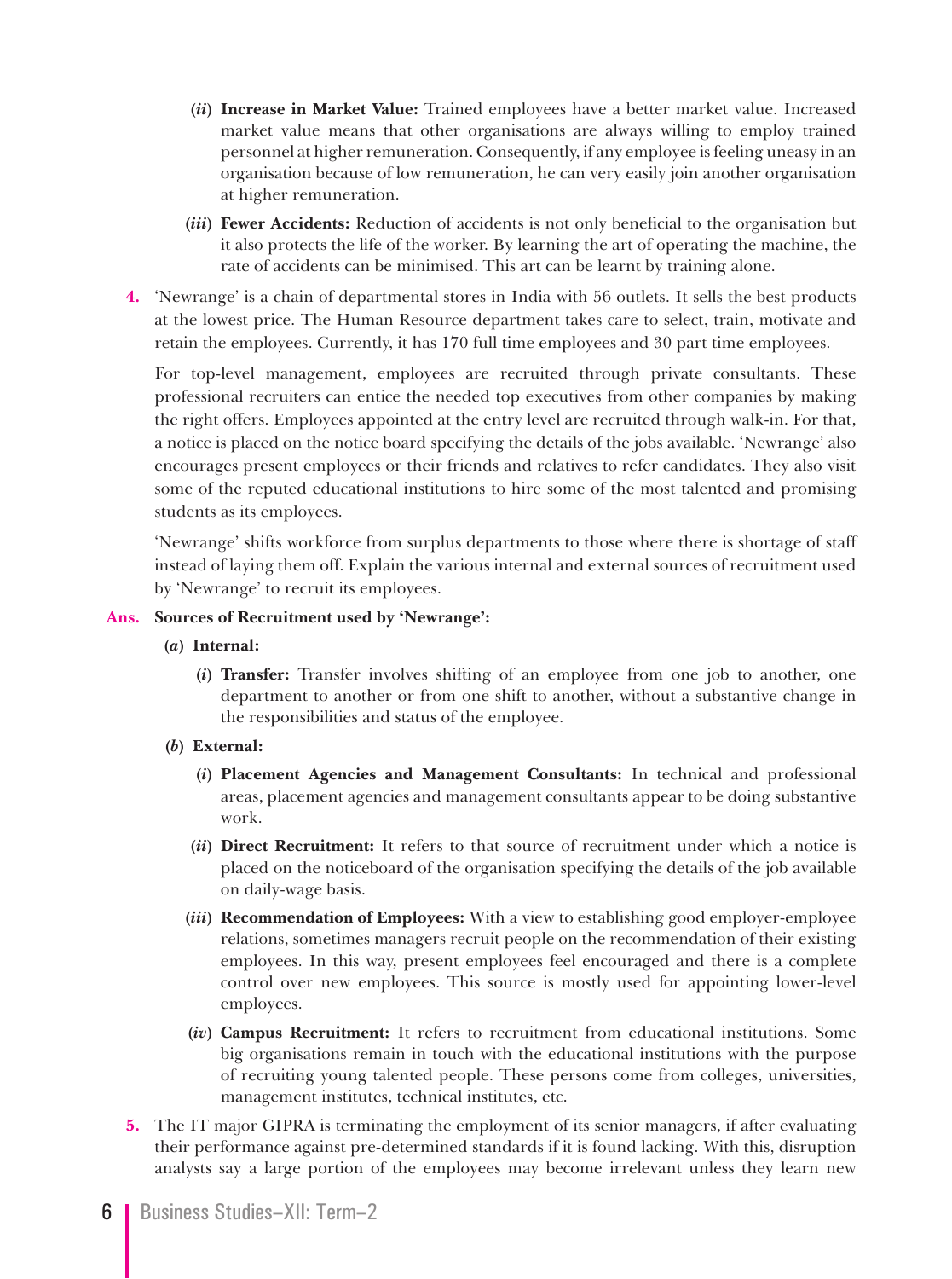skills and apply the knowledge to work on emerging technologies. GIPRA is ready to facilitate employee learning, through its in-house centres.

- (*a*) Name the function of management performed by GIPRA to maintain a satisfactory work force.
- (*b*) Identify and explain the two steps in the process of the function of management discussed above.
- (*c*) Also state any two steps of the function of management discussed, that the firm had to perform before the above steps.

#### **Ans.** (*a*) Staffing

- (*b*) The two steps of Staffing discussed above are:
	- **(***i***) Training and Development:** At this step of process of staffing, training and development are imparted to the employees, so that their efficiency and effectiveness is increased.
	- **(***ii***) Performance Appraisal:** At this step, the capability of every employee is judged. To judge his capability, his actual work performance is compared with the work assigned to him.
- (*c*) Following are the two steps in the process of staffing that the management had to perform before performing the above steps:
	- **(***i***) Selection:** Under the process of selection, competent applicants are selected out of a large number of them. It is important to keep in mind that the ability of the applicant and the nature of work must match.
	- **(***ii***) Placement and Orientation:** Placement means to join the post for which he/she has been selected. Under orientation, the employee is given a brief presentation about the company and is introduced to his superiors, subordinates and colleagues.
- **6.** Name and explain the concepts which relate to the following:
	- (*a*) Searching for prospective candidates.
	- (*b*) Temporary separation of employees from the employer.
- **Ans. (***a***) Recruitment:** It refers to the process of searching for prospective employees and stimulating them to apply for job in an organisation.
	- **(***b***) Lay-off:** It refers to the temporary separation of the employee from the employer on the initiative of the latter.
	- **7.** In which source of recruitment employees become lethargic and why?
- **Ans.** Internal source of recruitment creates a definite feeling of promotion among the employees. This feeling makes them lethargic and it affects their performance.
	- **8.** Explain briefly 'transfers' and 'promotions' as internal sources of recruitment.
- **Ans. • Transfer:**
	- Transfer refers to the shifting of an employee from one department, branch or shift to the other department, branch or shift without a substantive change in the responsibilities and status of the employee.
	- Transfer may lead to changes in working conditions but not necessarily salary.
	- **• Promotions:**
		- Promotion is a process by which an employee working at the lower rank is appointed to the upper rank where his responsibilities, his status and salary are also enhanced.
		- This practice helps to improve the motivation and increases loyalty and satisfaction level of employees.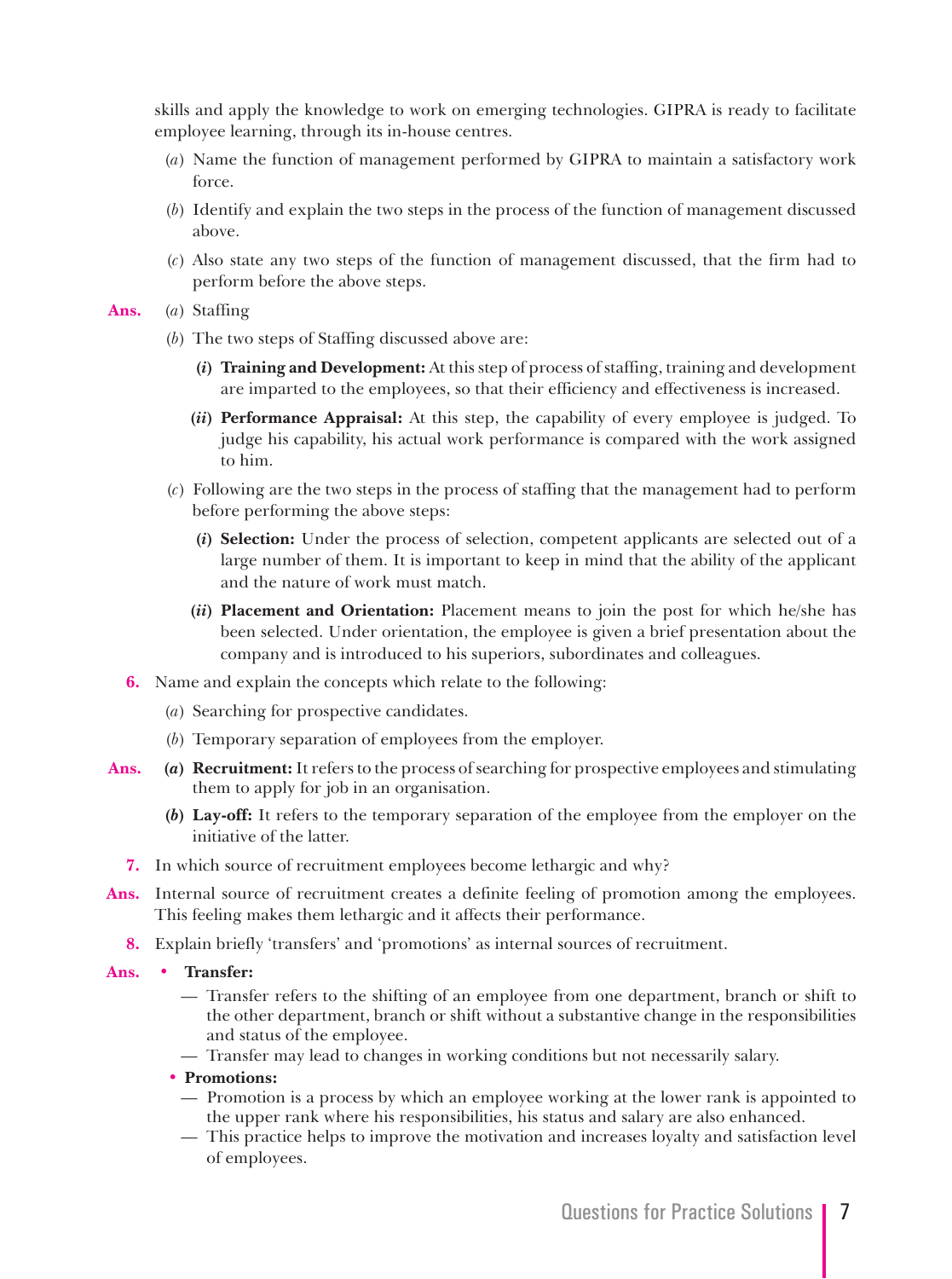- **9.** Which function of management helps in obtaining right people and putting them on the right jobs? Explain any four points of importance of this function.
- **Ans.** It is staffing. It refers to filling and keeping filled posts with people.

**Importance:** Following facts highlight the importance of staffing.

- **(***i***) Helpful in Discovering and Obtaining Competent Personnel:** Under staffing, latest techniques are used for recruiting and selecting the employees. As a result, it becomes possible to search for and to select able employees for different posts. Under the recruitment process, search for employees is conducted and through selection, they are selected.
- **(***ii***) Helpful in Better Performance:** Through the medium of staffing, right people are posted at right places. Thus, suitable people are selected, keeping in mind the importance of organisational posts. As a result, it increases the efficiency and effectiveness of employees.
- **(***iii***) Helpful in Continuous Survival and Growth of the Enterprise:** Every enterprise aspires for its continuous survival and growth. This is possible only when it has human asset of supreme quality. This aspiration of an enterprise can be fulfilled through staffing.
- **(***iv***) Helpful in Optimum Utilisation of the Human Resource:** Under staffing, all the activities related to human resource are performed systematically. By doing this, the situation of overmanning never arises. As a result, optimum utilisation of employees takes place and subsequently, labour cost is reduced.
- **10.** Explain the steps in the process of selection of employees.
- **Ans.** Main steps of selection process adopted by large organisations are as under:
	- **(***i***) Preliminary Screening:** First of all, the application forms received during recruitment process are scrutinised. Scrutiny of application forms is made to verify whether the candidates fulfil all the qualifications essential for the job.
	- **(***ii***) Selection Tests:** Through these tests, ability and skill of the candidate are measured. These tests are divided into the following five categories:
		- Intelligence test
		- Aptitude test
		- Personality test
		- **O** Trade test
		- Interest test
	- **(***iii***) Employment Interview:** Having successfully cleared all tests related to employment, the candidate is called for final interview. Its objectives are to see the looks of the candidate, his way of talking, his conduct and temperament, his interest, presence of mind, and maturity, etc.
	- **(***iv***) Reference and Background Checks:** After a candidate is declared successful in the interview, then some information about him is gathered from those persons whose names figure in the column of 'References'.
	- **(***v***) Selection Decision:** Applicants who clear Selection Tests, Employment Interview and Reference checks are selected.
	- **(***vi***) Medical Examination:** At this stage, the candidate is put to medical examination.
	- **(***vii***) Job Offer:** After successfully clearing the Medical Examination Test, job offer is given to the selected candidate. For job offer, the Appointment Letter is handed over. A date is mentioned in the Appointment Letter by when one has to report for the duty.
	- **(***viii***) Contract of Employment:** After the acceptance of job offer by a selected candidate, he becomes an employee of the organisation. In this phase, the appointee signs various documents. Main document among them is the Attestation Form. It contains detailed description of the employee, which he himself attests. This can be used at the time of need in future.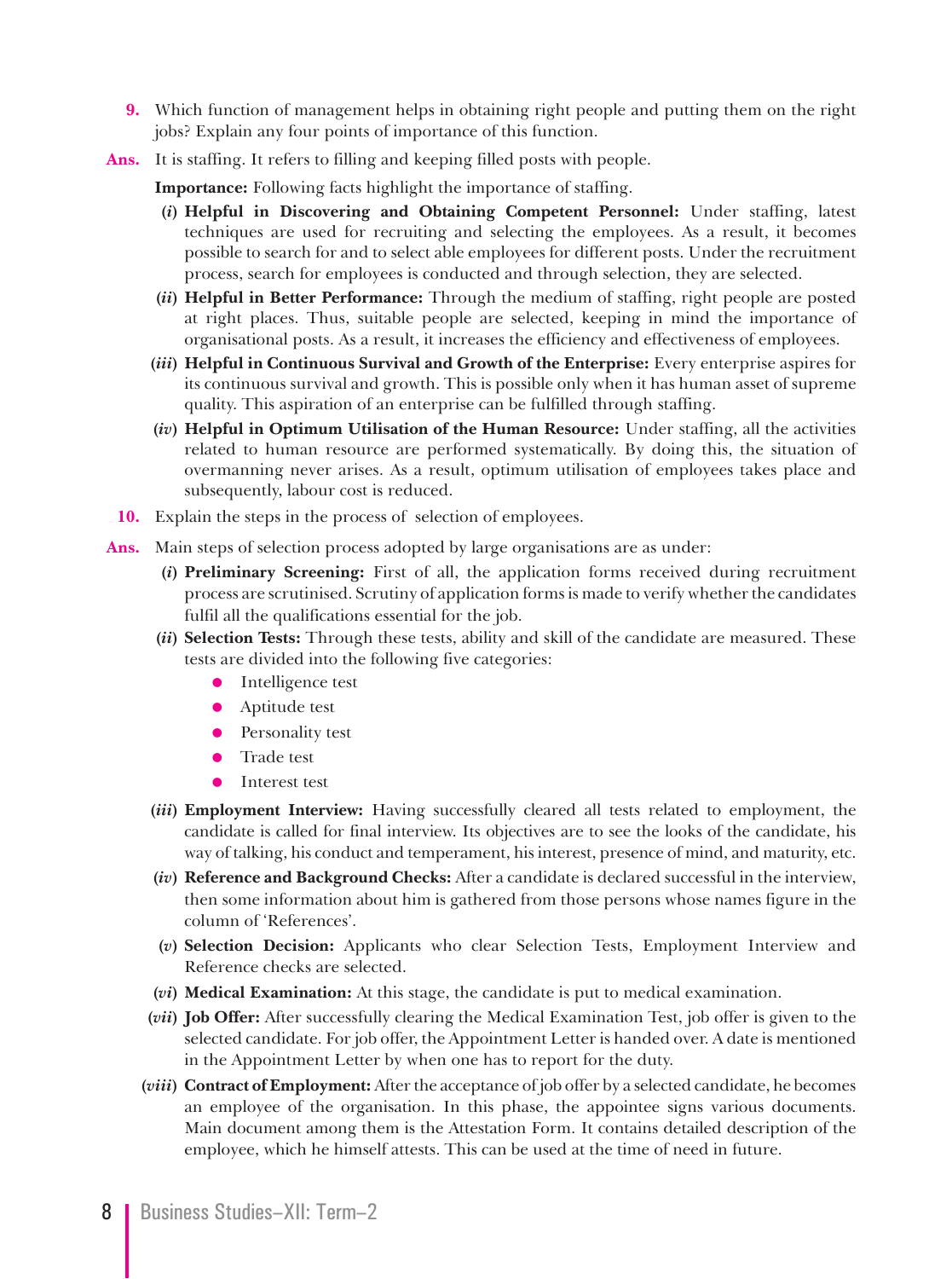**11.** A newly appointed personnel manager is of the view that there is no need for training the workers.

Do you agree with this view? Give reasons in support of your answer.

- **Ans.** No, I do not agree with the view of Personnel Manager. Following are the reasons of the need of training:
	- **A. Benefits to the Organisation:** Main advantages of training to the organisation are as follows: **(***i***) Most Economical and the best use of Material and Equipments:** Each employee working at any level makes use of machine and material. For instance, at lower level, machine and material are used, at middle and higher level, computers, typing machines and writing material are used. Trained employees use these machines and material properly and minimise wastage.
		- **(***ii***) Improvement in Quality and Quantity of Output:** Training makes it possible to improve the quality and quantity of output. Consequently, cost of production per unit falls. It is important to note here that output does not mean goods manufactured by machines alone but it refers to all jobs performed at all managerial levels. It is, therefore, evident that training improves knowledge and skill of all levels of employees and their performance turns excellent.
		- **(***iii***) Less Requirement of Supervision:** Trained employees are skilled in their jobs, so their work does not require much supervision. They can utilise the time thus, saved in some other creative works.
	- **B. Benefits to the Employees:** Alongwith organisation, the employees are also benefitted by training. The advantages to them are cited below:
		- **(***i***) Increase in Capacity and Efficiency:** Through training one learns the art of doing a special job methodically. It increases the skill and efficiency of the employee.
		- **(***ii***) Increase in Market Value:** Trained employees have a better market value. Increased market value means that other organisations are always willing to employ trained personnel at higher remuneration. Consequently, if any employee is feeling uneasy in an organisation because of low remuneration, he can very easily join another organisation at higher remuneration.
		- **(***iii***) Fewer Accidents:** Reduction of accidents is not only beneficial to the organisation but it also protects the life of the worker. By learning the art of operating the machine, the rate of accidents can be minimised. This art can be learnt by training alone.



# CHAPTER–2: Directing

**1.** In an organisation, employees always feel that they are under enormous unnecessary stress, as the manager does not provide any information about future plans but simply instructs them what to do. He also does not listen to any of the suggestions given by the subordinates.

Name the leadership style being followed here.

- **Ans.** Autocratic Leadership Style.
	- **2.** Everyday a new problem crops up at 'BALCO Engineering Udyog Limited.' A meeting of the managers was held regarding this situation. After a lot of discussion they arrived at this conclusion that the root-cause of all the problems was the Company's Weak Communication System. Hence,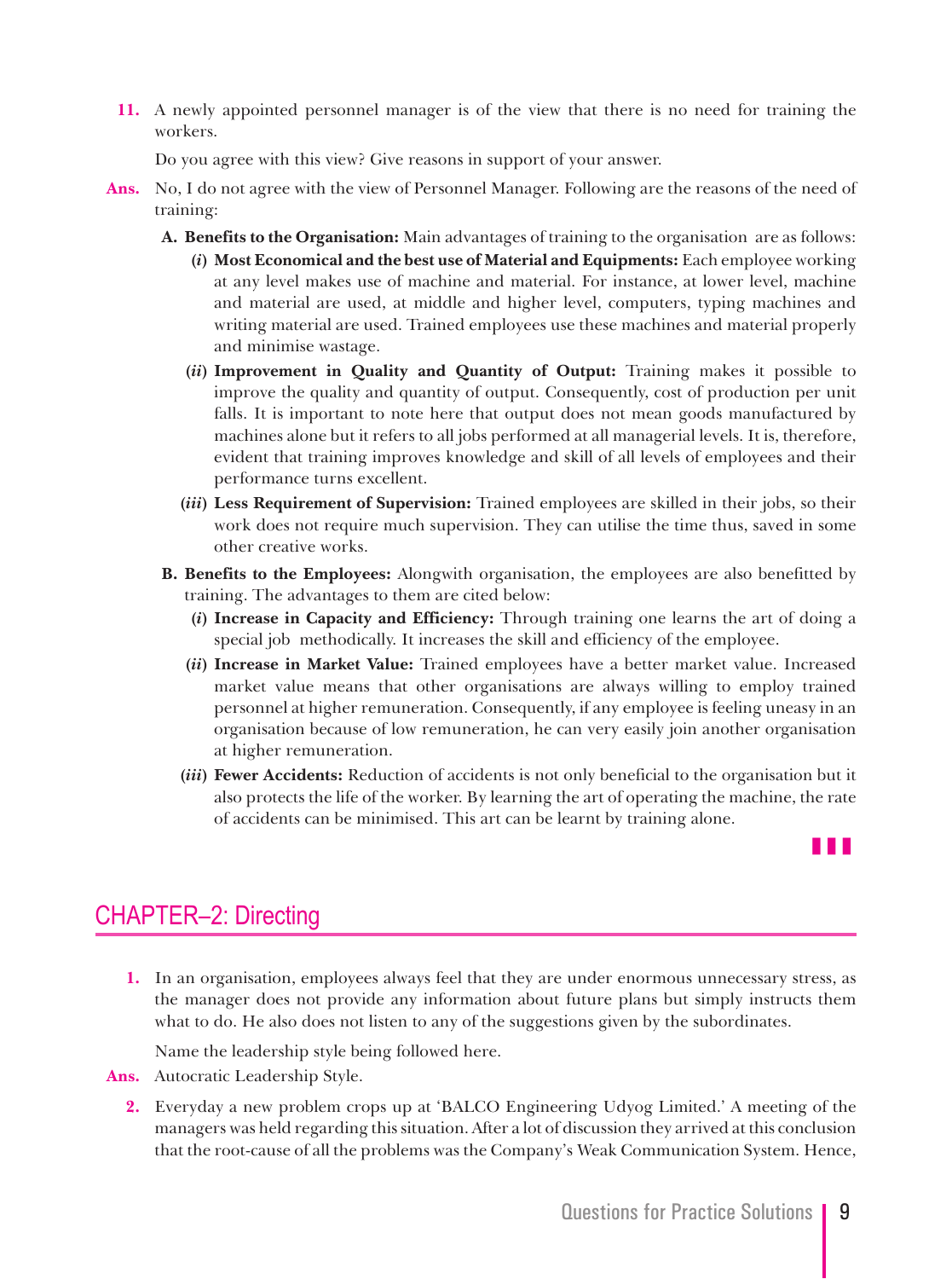if the communication system was improved, they could be relieved of the problems to a great extent. With this aim in view, the company invited a specialist in communication system. In his lecture, he mainly asserted that it was most necessary to ascertain whether the receiver had taken the communication in the right sense.

 Identify and explain the solution suggested by the communication specialist in order to improve the communication system.

- **Ans.** Ensuring Proper Feedback.
	- **Feedback is a signal pointing out to what extent the receiver has really received and understood** the sender's message correctly.
	- **3.** Arun is working in a multinational company in Gurgaon. He was running temperature for the last many days. When his blood was tested, he was found positive for dengue with a very low platelet count. Therefore, he was admitted in the hospital and a blood transfusion was advised by the doctors. One of his colleagues sent a text message about it to his immediate superior 'Mr Narain'. 'Mr Narain' in turn sent a text message to the employees of the organisation requesting them to donate blood for Arun. When the General Manager came to know about it, he ordered for fumigation in the company premises and cleanliness of the surroundings.
		- (*a*) From the above para quote lines that indicate formal and informal communication.
		- (*b*) State any two features of informal communication.
- **Ans.** (*a*) Lines for Formal and Informal Communication
	- **(***i***) Formal Communication:** "When the General Manager came to know about it, he ordered for fumigation in the company premises and cleanliness of the surroundings."
	- **(***ii***) Informal Communication:** "One of his colleagues sent a text message about it to his immediate superior Mr Narain."

OR

 "Mr Narain in turn sent a text message to the employees of the organisation requesting them to donate blood for Arun."

- (*b*) **Features of Informal Communication:**
	- **(***i***) Formation through Social Relations:** This communication is born out of social relations which means that it is beyond the restrictions of the organisation. No superiorsubordinate relationship figures therein. A more sociable superior can gather much information through this channel.
	- **(***ii***) Quick Relay:** Informal communication makes news spread like wildfire. Not only this, people start adding something of their own which sometimes changes the real meaning of the communication.
- **4.** Handsen is the CEO of Newcastle Enterprises, one of the world's most successful companies. His success stories have been well documented. He chooses highly motivated and capable managers who can perform their tasks creatively and adequately without his help. He allows the group members to work on their own tasks and resolve issues themselves.

 He intervenes, but only when needed to correct an unfavourable situation. He does not use power unless it is absolutely essential. He even allows mistakes to happen for his people to learn from them. He supports them and supplies them the required information to complete the assigned task.

- (*a*) Identify the leadership style adopted by Handsen.
- (*b*) With the help of a diagram, explain the other two leadership styles based on the use of authority.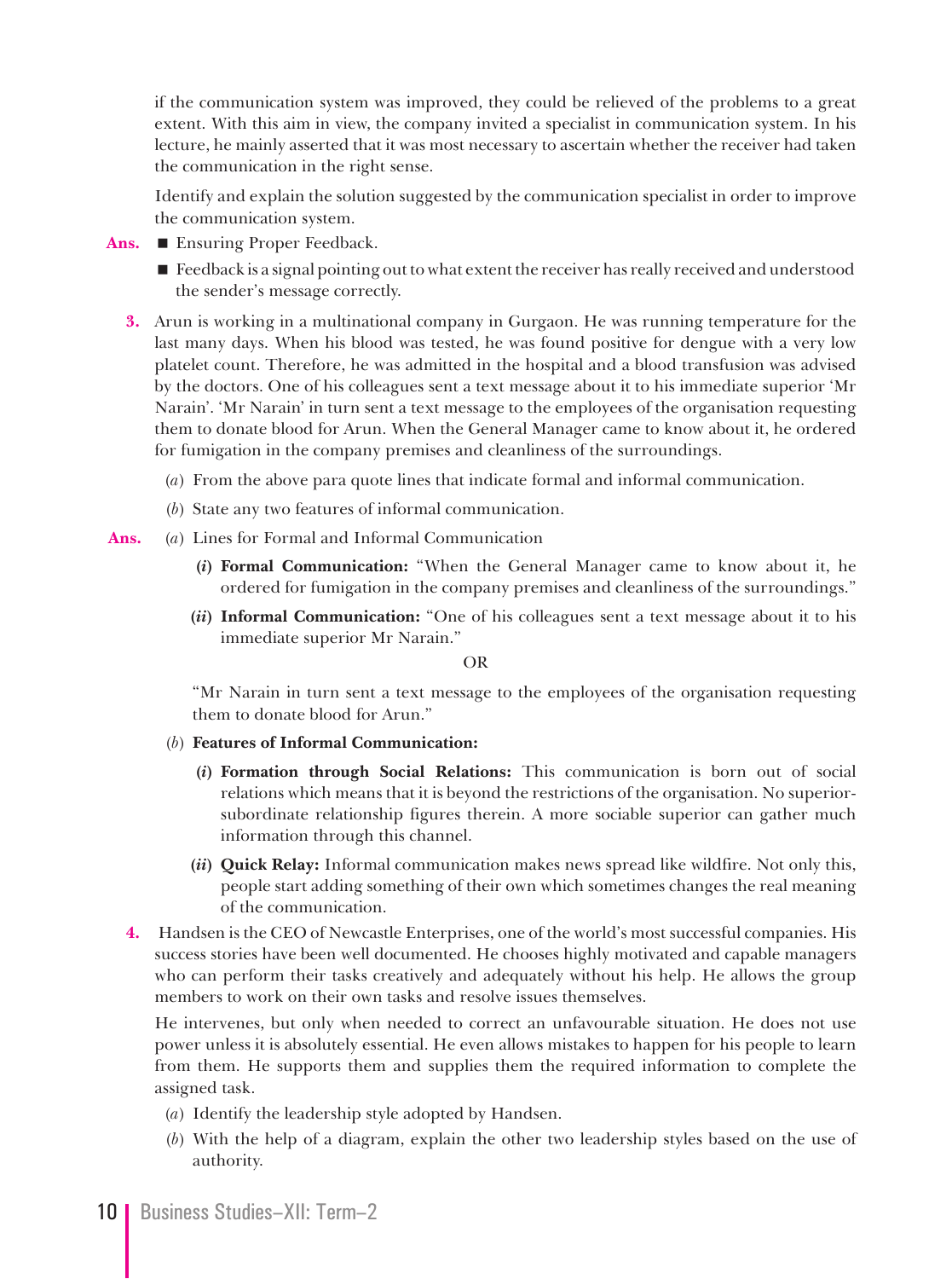- **Ans.** (*a*) Laissez Faire leadership style
	- (*b*) The other two leadership styles based on the use of authority are:
		- (*i*) Autocratic leadership style



- L is the leader and A, B, C, D and E are the subordinates.
- An autocratic leader gives orders and expects his subordinates to obey those orders.
- There is one-way communication with the subordinates who act according to the command given by the manager.
- (*ii*) Democratic leadership style



In the above diagram, L is the leader and A, B, C and D are subordinates.

- A democratic leader develops action plans and makes decisions in consultation with his subordinates.
- Such a leader recognises that people perform best if they set their own objectives.
- **5.** Three friends, Rajat, Raman and Ansh, after completing their MBA from a reputed business school at Mumbai, were discussing about the type of organisation they would like to join. Rajat was very clear that he would like to take up a government job as it gives stability about the future income and work which will help him to work with greater zeal. It will also provide him pension when he will retire from his service.

 Raman wanted to work in a company, which has appropriate skill development plans for its employees and helps the employees to grow to higher levels in the organisation. In addition to this, the company should also provide facilities like housing, medical aid, etc.

 Ansh said that he would prefer to work in an organisation, which has the culture of individual autonomy, is considerate to employees and provides the employees with opportunity for personal growth and a meaningful work experience.

- (*a*) Identify the various financial and non-financial incentives discussed by the three friends in the above conversation.
- (*b*) Explain three other non-financial incentives which were not discussed by any one of them.

**Ans.** (*a*) Financial and non-financial incentives discussed by the three friends in the above conversation:

- (*i*) Financial incentives:
	- **•** Retirement benefits
	- **•** Perquisites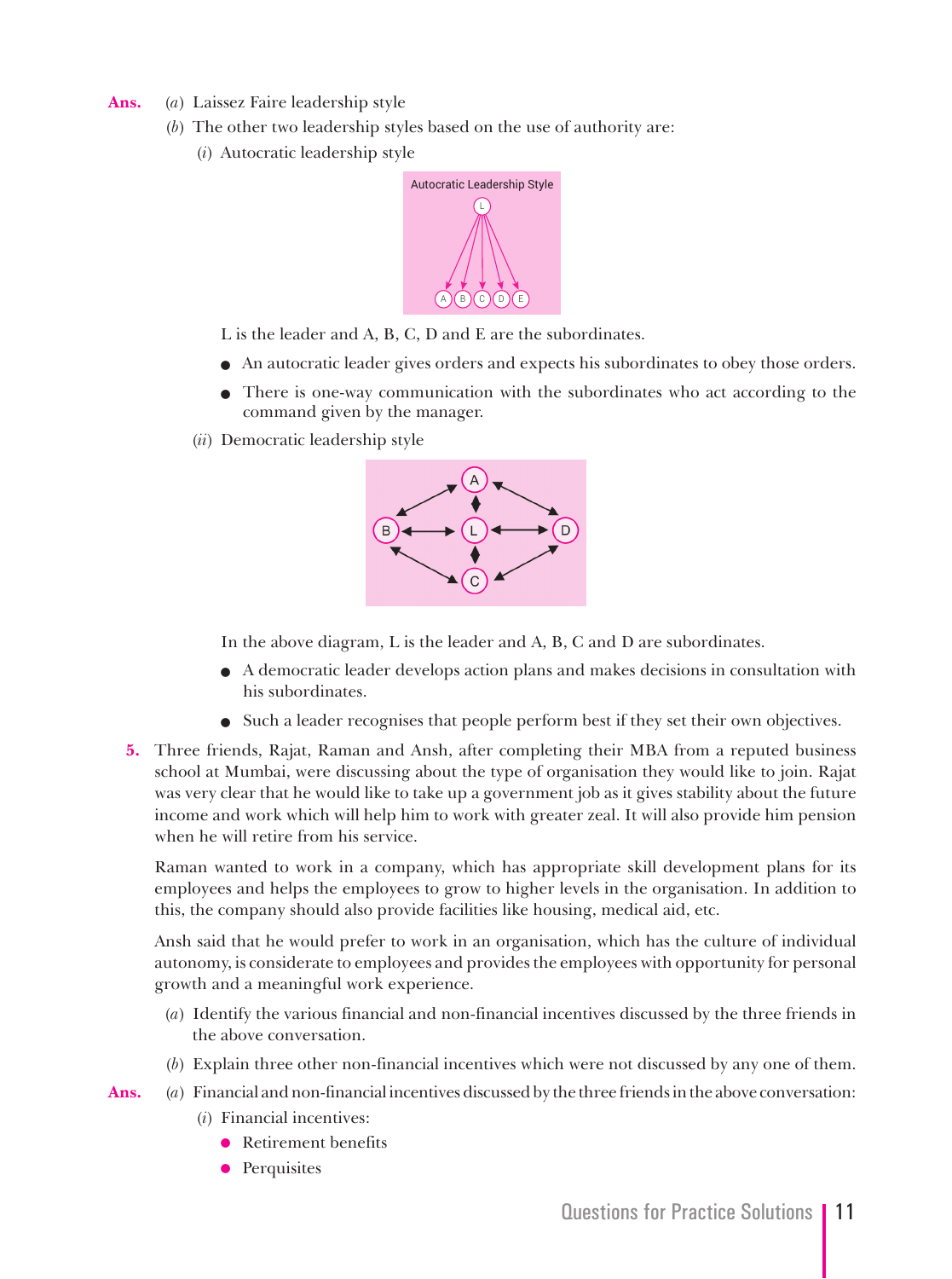- (*ii*) Non-Financial incentives:
	- $\bullet$  Job security
	- **Career advancement opportunity**
	- $\bullet$  Organisational climate
	- $\bullet$  Status
- (*b*) Other non-financial incentives which were not discussed by any one of them:
	- **(***i***) Job Enrichment:** It refers to increase the importance of the job.
	- **(***ii***) Employee Participation:** It refers to involve employees in decision-making of the issues related to them.
	- **(***iii***) Employee Empowerment:** It refers to provide more autonomy and powers to employees.
- **6.** Explain any three assumptions of Maslow's Need Hierarchy Theory.
- **Ans.** Following are the assumptions of Maslow's theory:
	- (*i*) People's behaviour, being affected by their needs.
	- (*ii*) There are many needs of people and their order or priority can be made.
	- (*iii*) Motivation ends with the satisfaction of needs. After that, the next higher need serves as a motivator.
	- **7.** Clarify the difference between Managing and Directing.
- **Ans.** It is important to distinguish between two almost similar words 'Managing' and 'Directing'. 'Managing' is a wide concept and under it, apart from 'directing', the functions like planning, organising, staffing, and controlling are included. On the other hand, 'Directing' is a limited concept and is only a part of the managing. It is, therefore, clear that if some manager is full of the quality of directing, he can prove to be an effective manager but other managerial functions too shall have to be completed.
	- **8.** Explain the elements of directing function of management.
- **Ans.** Following are the elements of directing:
	- **(***i***) Supervision:** It refers to monitor the progress of routine work of one's subordinates and guiding them properly. Supervision is an important element of the directing function of management. Supervision has an important feature that face-to-face contact between supervisor and his subordinate is a must.
	- **(***ii***) Communication:** It refers to an art of transferring facts, ideas, feeling, etc. from one person to another and making him understand them. A manager has to continuously tell his subordinates about what to do, how to do, and when to do various things.Also, it is very essential to know their reactions. To do all this, it becomes essential to develop effective telecommunication facilities. Communication by developing mutual understanding inculcates a sense of cooperation which builds an environment of coordination in the organisation.
	- **(***iii***) Leadership:** It refers to influence others in such a manner to do work what the leader wants them to do. Leadership plays an important role in directing. Only through this quality, a manager can inculcate trust and zeal among his subordinates.
	- **(***iv***) Motivation:** It refers to that process which excites people to work for attainment of desired objective. Among the various factors of production, it is only the human factor which is dynamic and provides mobility to other physical resources. If human resource goes static then other resources automatically turn immobile. Thus, it becomes essential to motivate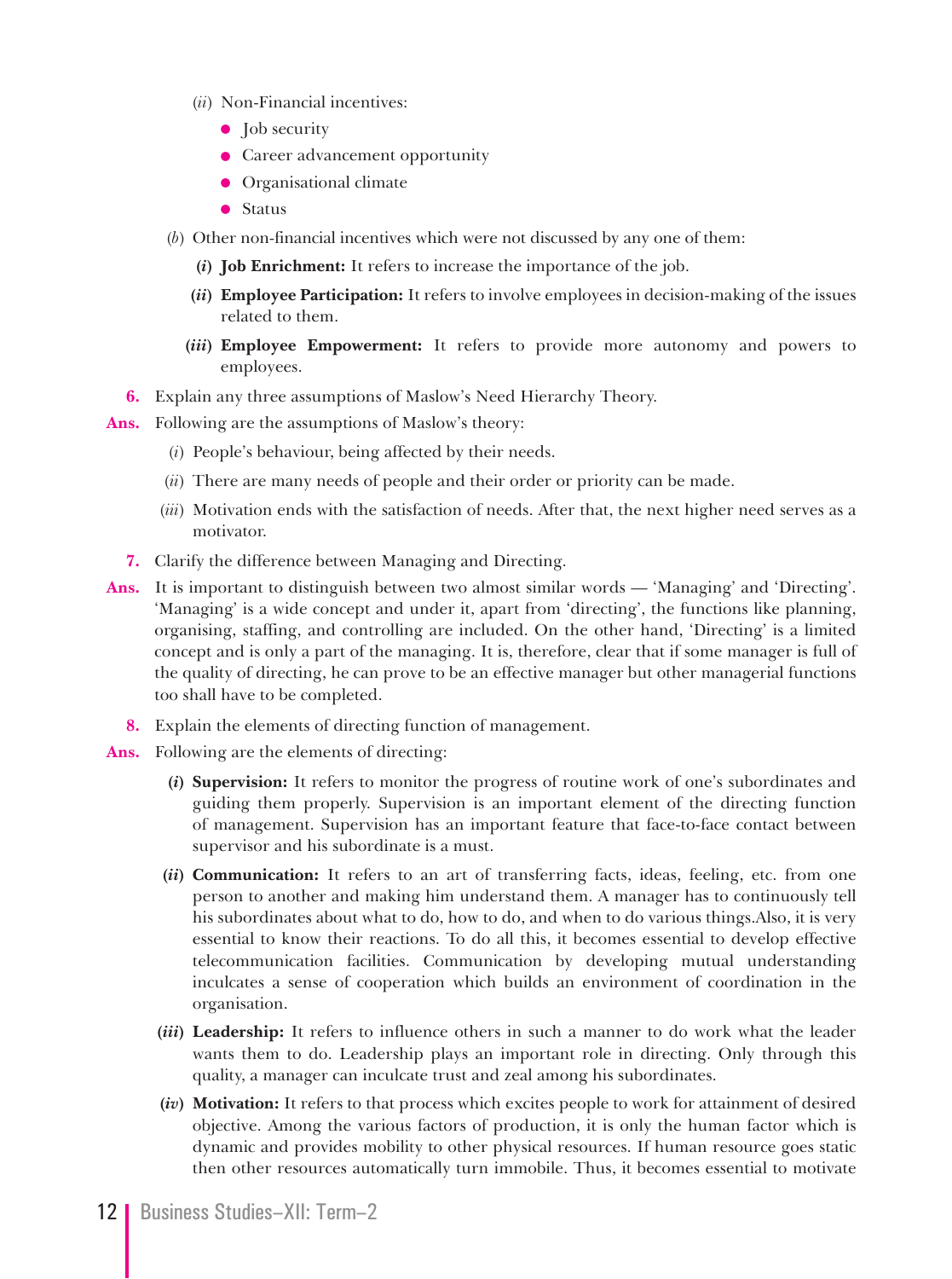human resource to keep them dynamic, aware and eager to perform their duty. Both monetary and non-monetary incentives are given to employees for motivation.

**9.** Explain any two advantages and two disadvantages of Laissez-faire Leadership Style.

## **Ans. Advantages:**

- **(***i***) Development of Self-confidence in Subordinates:** When all the authority in their work performance is given to the employees, they become habituated in taking decisions which creates self-confidence in them. They start doing better work in future.
- **(***ii***) High-level Motivation:** When the manager gives the subordinates all the authority by showing full confidence in them they start considering themselves an important part of the concern. In this way, they feeling that they are not a part of the enterprise but are the enterprise itself. With the onset of this feeling, there is nothing left in their motivation.

#### **Disadvantages:**

- **(***i***) Difficulty in Cooperation:** Since there is no close supervision and control by the managers, everybody starts functioning independently. Some employees with opposite point of view become a hurdle in the attainment of objectives of other people. Such people do not work themselves, nor can they see others work. It becomes difficult for the manager to establish coordination among such employees.
- **(***ii***) Lack of Importance of Managerial Post:** In this leadership style, the post of a manager is rendered less important because he does not make any plan, or take any decision or exercise any control.
- **10.** Explain the various leadership styles.

## **Ans. (1) Autocratic Leadership Style**

 **Meaning:** It refers to that leadership style in which the leader tends to run the show all by himself.

#### **Characteristics:**

- **(***i***) Centralised Authority:** In this style, a manager is not prepared to share his authority and responsibility with others. Consequently, all the authority of work performance remains centralised.
- **(***ii***) Single-man Decisions:** In this style of leadership, the manager himself takes all the decisions. He takes it for granted that he does not need any other individual.
- **(2) Democratic Leadership Style**

 **Meaning:** It refers to that leadership style in which the leader consults with his subordinates before making any final decision.

#### **Characteristics:**

- **(***i***) Cooperative Relations:** The chief characteristic of this style is the existence of cooperative relations among the managers and the employees. Participation in the management decisions gives the employees a feeling of self-respect, as a result of which the employees are always ready to be cooperative in every way.
- **(***ii***) Belief in Employees:** The managers inherently believe that the employees by nature want to work, do their work with interest, accept their responsibility and try to perform their work in a good manner. This faith of the managers in the employees increases their morale.

## **(3) Laissez-faire or Free-rein Leadership Style**

 Meaning: It refers to that leadership style in which the leader gives his subordinates complete freedom to make decisions.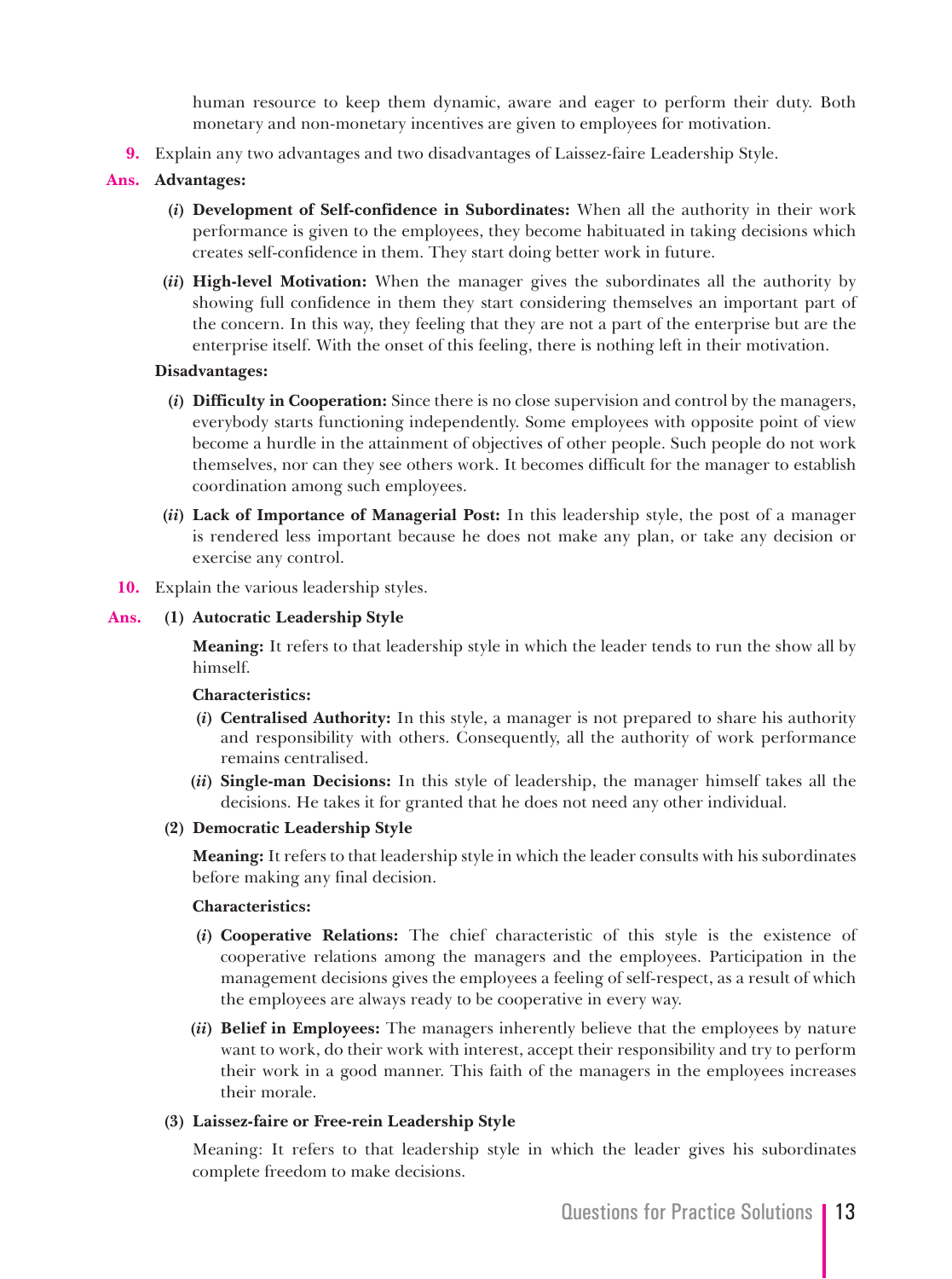## **Characteristics:**

- **(***i***) Full Faith in Subordinates:** A prominent characteristic of this style is that the managers consider their subordinates capable, active and responsible individuals and have full faith in them.
- **(***ii***) Independent Decision-making System:** In this style, the management-related decisions are taken by the subordinates instead of the managers. They can, however, consult the managers.



# CHAPTER–3: Controlling

**1.** Whirlwind Enterprises was a renowned name for manufacturing quality washing machines since 1965. When the profit of the last year declined, Mr Ahmed, the owner of Whirlwind Enterprises, asked the General Manager to prepare a profitability report of the company including Gross Profit Ratio, Net Profit Ratio, etc. besides using other techniques to assess the company's performance.

Identify the step taken by Mr Ahmed which is related to one of the functions of management.

- **Ans.** Measurement of actual performance.
	- **2.** 'Ekta Motors' had set an objective of selling 1200 cars per year. Mrs Ekta Chawla is the Managing Director of this organisation. With a view to achieving this objective, she worked hard to formulate plans. But at the end of the year it came to light that hardly 870 cars could be sold. She compared expected and actual results and began to seek the causes of this deviation. She arrived at the conclusion that the goodwill of the organisation had suffered because of the negligence of the Service Division. She then took a firm decision to improve the performance level of the service division at all costs.

Identify and explain the function of management mentioned in the above case.

- **Ans.** (*a*) Controlling.
	- (*b*) It refers to bringing the actual results closer to the desired result.
	- **3.** Vinber Ltd. set up a manufacturing unit at Bhiwadi in Himachal Pradesh to manufacture electric geysers and supply them to dealers all over the country. Their production target was 500 geysers per week. It was decided by the management that variation in production upto 10 units would be acceptable.

 At the end of the first week, the production was 450 geysers. The next week, production increased to 470 geysers. A week later, production was 460 geysers. On investigation, it was found out that fluctuation in production was due to irregular supply of electricity**.**

- (*a*) The above para discusses some of the steps in the process of one of the functions of management. Explain these steps.
- (*b*) Also, state the step(s) that have not been discussed in the above para.

**Ans.** (*a*) Steps in the process of controlling discussed in the above case:

- **(***i***) Setting performance standards:** The standards of performance are set which serve as the criteria against which actual performance will be measured.
- **(***ii***) Measurement of Actual Performance:** The measurement of actual performance is done on the basis of pre-determined standards. It tells the manager whether the work has been done according to the plan or not.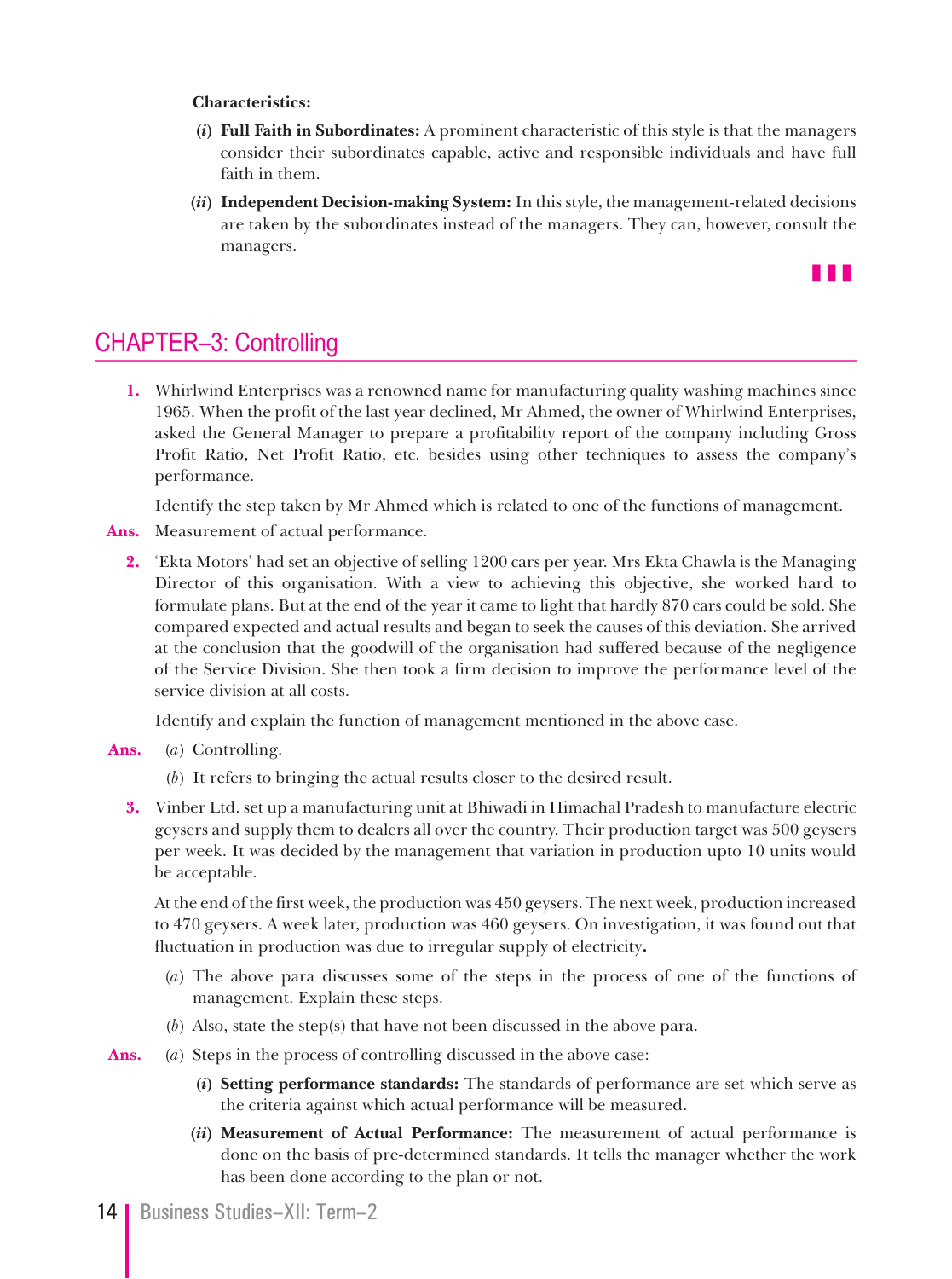- **(***iii***) Comparing actual performance with the standards:** Actual performance is compared with the standards to find out the deviation.
- **(***iv***) Analysing deviations:** Deviations are analysed for their causes through Critical Point Control and Management by Exception.
- (*b*) Steps not discussed in the above case:
	- **(***v***) Taking corrective action:** Corrective action is taken if deviations go beyond the acceptable limits.
- **4.** Vikas was the Chief Operating Officer of 'Yalet Ltd.', a company providing advanced software solutions to Indian Defence Services. They had been carrying on business successfully for the last twelve years and earning enough profits. But from the last one year, they realised that though the business is getting big orders which are being fulfilled in time, even then the revenues kept on decreasing. Vikas was not able to find out where the problem was. He started keeping a close check on the progress of activities as he could sense that something was wrong. He wanted to take some action before any major damage could be done to the business. Vikas appointed a cyber security expert who monitored the company's processes and found out that the computer operator was deleting the entries from the computers and pocketing the revenues. He was caught and handed over to the police. This created an atmosphere of order and discipline in the organisation and helped in minimising dishonest behaviour on the part of the employees.
	- (*a*) Identify the function of management highlighted in the above paragraph.
	- (*b*) Explain any four other ways in which this function of management may help the organisation.
- **Ans.** (*a*) Controlling
	- (*b*) Other ways in which this function may help the organisation:
		- **(***i***) Accomplishing Organisational Goals:** The controlling process is implemented to take care of the plans. With the help of controlling, deviations are immediately detected and corrective action is taken. Therefore, the difference between the expected results and the actual results is reduced to the minimum. In this way, controlling is helpful in achieving the goals of the organisation.
		- **(***ii***) Judging Accuracy of Standards:** While performing the function of controlling, a manager compares the actual work performance with the standards. He tries to find out whether the laid down standards are not more or less than the general standards. In case of need, they are redefined.
		- **(***iii***) Making Efficient Use of Resources:** Controlling makes it possible to use human and physical resources efficiently. Under controlling, it is ensured that no employee deliberately delays his work performance. In the same way, wastage in all the physical resources is checked.
		- **(***iv***) Improving Employee Motivation:** Through the medium of controlling, an effort is made to motivate the employees. The implementation of controlling makes all the employees to work with complete dedication because they know that their work performance will be evaluated and if the progress report is satisfactory, they will have their identity established in the organisation.
	- **5.** Clarify the difference between the 'Principle of critical-point control' and 'Principle of management by exception'.
- **Ans.** Critical point control refers to that concept of management which holds that instead of all activities, the management should focus its attention on only important activities. On the other hand, management by exception refers to that principle of organisational control which holds that only significant deviations (i.e., exceptions) should be brought to the top management attention.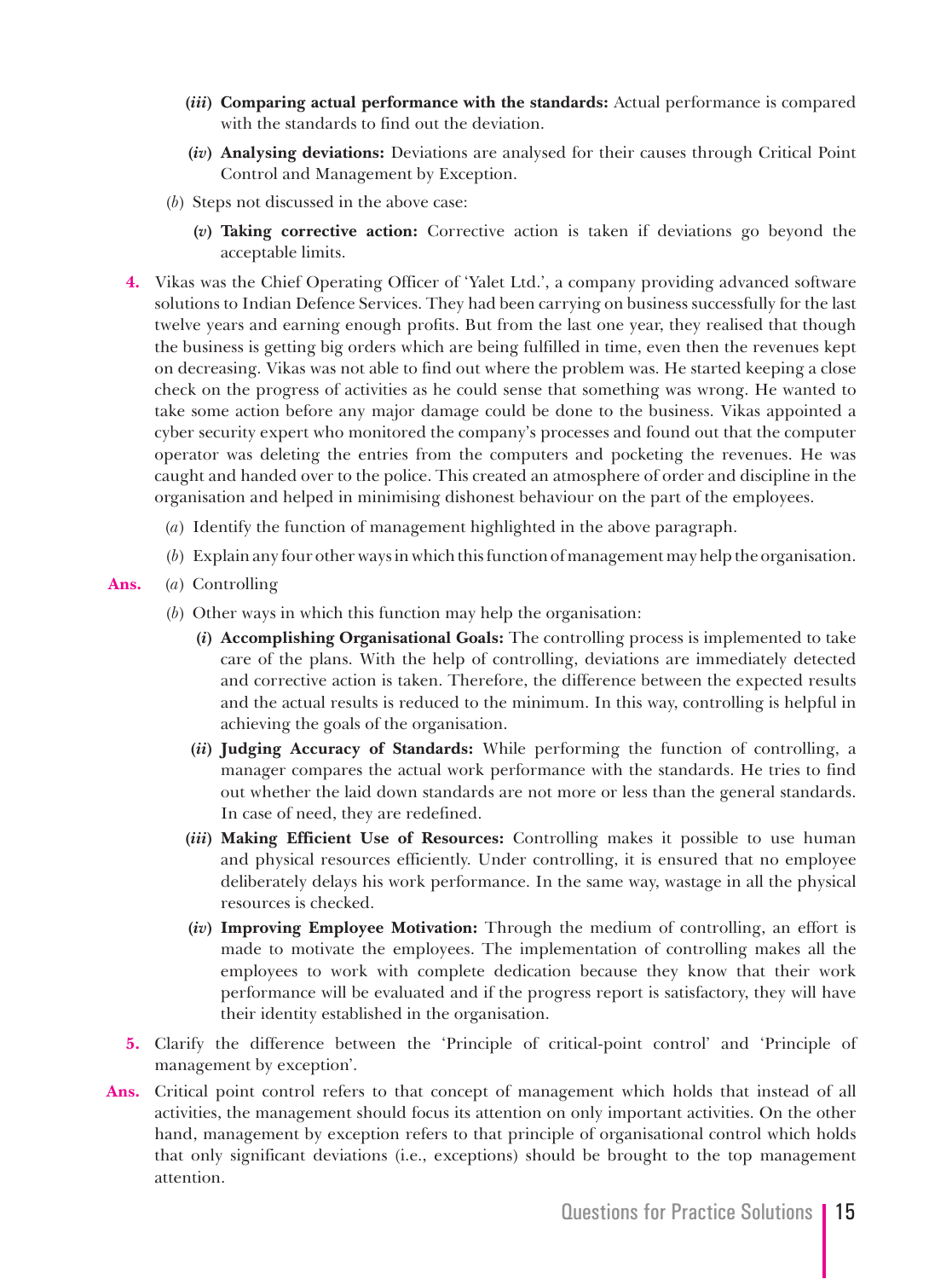**6.** If planning is done carefully and accordingly other functions of management are going in the right direction, then there is no need of the controlling function of management.

Do you agree with this statement? Give reasons in support of your answer.

- **Ans.** No, I do not agree with this statement. In spite of following planning and other functions of management, controlling is must for better results. Following are the reasons of it:
	- **(***i***) Accomplishing Organisational Goals:** The controlling process is implemented to take care of the plans. With the help of controlling, deviations are immediately detected and corrective action is taken. Therefore, the difference between the expected results and the actual results is reduced to the minimum. In this way, controlling is helpful in achieving the goals.
	- **(***ii***) Judging Accuracy of Standards:** While performing the function of controlling, a manager compares the actual work performance with the standards. He tries to find out whether the laid down standards are not more or less than the general standards. In case of need, they are redefined.
	- **(***iii***) Making Efficient Use of Resources:** Controlling makes it possible to use human and physical resources efficiently. Under controlling, it is ensured that no employee deliberately delays his work performance. In the same way, wastage in all the physical resources is checked.
	- **(***iv***) Improving Employee Motivation:** Through the medium of controlling, an effort is made to motivate the employees. The implementation of controlling makes all the employees to work with complete dedication because they know that their work performance will be evaluated and if the progress report is satisfactory, they will have their identity in the organisation.



# CHAPTER–4: Financial Management

**1.** In the paint industry, various raw materials are mixed in different proportions with petroleum for manufacturing different kinds of paints. One specific raw material is not readily and regularly available to the paint manufacturing companies. Bonler Paints Company is also facing this problem and because of this, there is a time lag between placing the order and the actual receipt of the material. But, once it receives the raw materials, it takes less time in converting it into finished goods.

Identify the factor affecting the working capital requirements of this industry.

- **Ans.** Availability of raw material.
	- **2.** 'Bharat Express' specialises in Courier Services. Its 'wide range of express package and parcel services' help business firms to make sure that the goods are made available to the customers at the right place and at the right time.
		- (*a*) State with reason, whether the working capital requirements of 'Bharat Express' will be high or low.
		- (*b*) Name any two type of current assets.
- **Ans.** (*a*) Low, as it is a service industry, which usually do not have to maintain inventory.
	- (*b*) (*i*) Cash in hand
		- (*ii*) Marketable securities
- 16 | Business Studies–XII: Term–2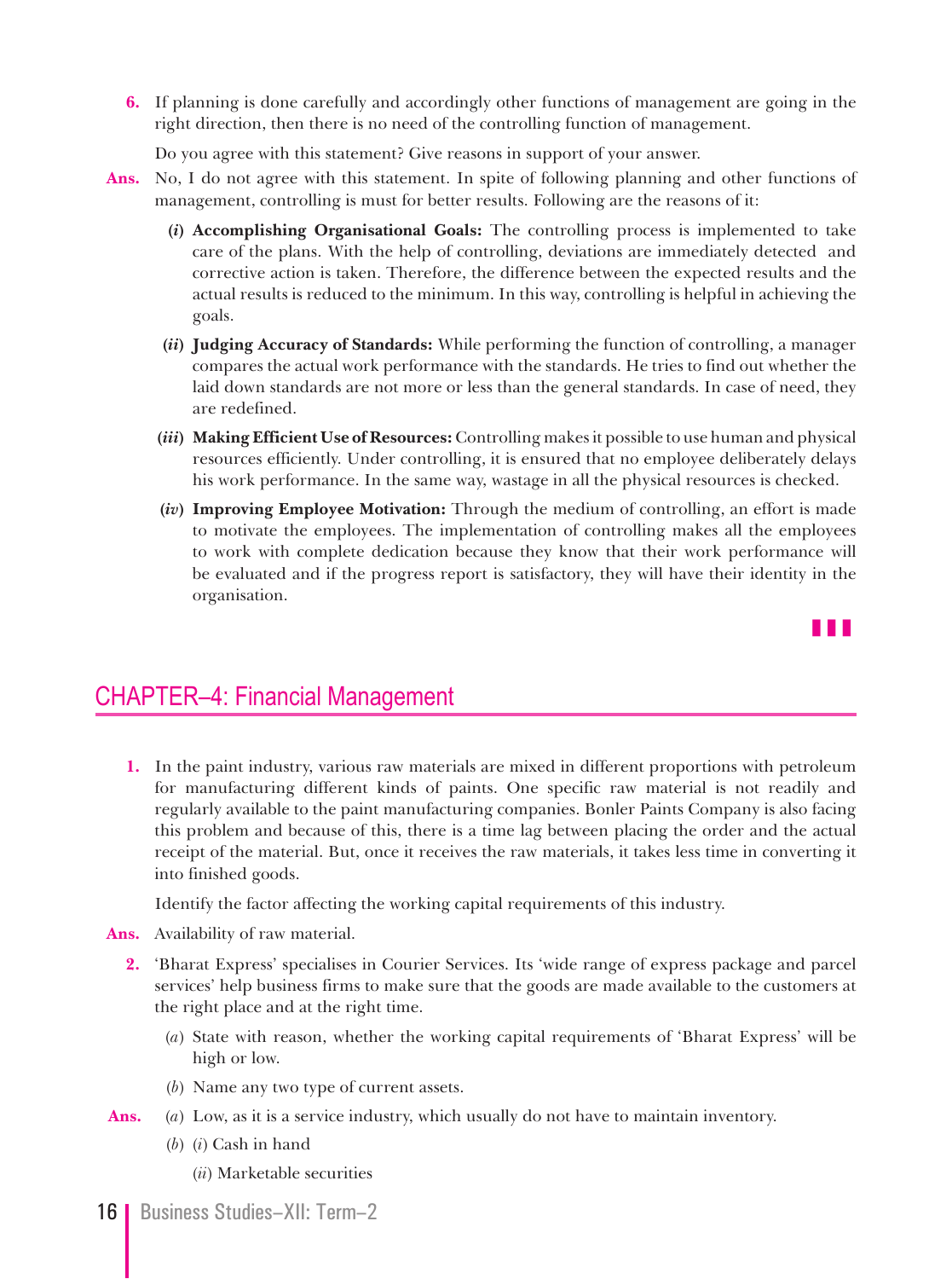- **3.** Koby Ltd. is an 87-year-old reputed consumer goods company. It is known for offering good quality electronic products at reasonable prices. It has branches all over India. It has a large shareholder base. The shareholders desired that some dividend is paid every year on their investments. Company's management understands that it is important to keep the shareholders happy and satisfied. As a matter of policy, they declare a certain amount of dividend every year out of profits rather than reinvesting the whole as retained earnings.
	- (*a*) Identify the factor affecting dividend decision being highlighted in the above situation.
	- (*b*) Also, explain briefly two more points of the factors affecting dividend decision.
- **Ans.** (*a*) Shareholders preference
	- (*b*) **(***i***) Amount of Earning:** Dividends are paid out of present and reserved profits. Therefore, greater the amount of total profits will ensure greater dividend.
		- **(***ii***) Stability of Earning:** Other things remaining the same, a company having stable earning is in a better position to declare higher dividends and vice-versa.
	- **4.** 'Abhishek Ltd.' is manufacturing cotton clothes. It has been consistently earning good profits for many years. This year too, it has been able to generate enough profits. There is availability of enough cash in the company and good prospects for growth in future. It is a well managed organisation and believes in quality, equal employment opportunities and good remuneration practices. It has many shareholders who prefer to receive a regular income from their investments.

It has taken a loan of  $\overline{50}$  lakh from ICICI Bank and is bound by certain restrictions on the payment of dividend according to the terms of loan agreement.

The above discussion about the company leads to various factors which decide how much of the profits should be retained and how much has to be distributed by the company.

Quoting the lines from the above discussion, identify and explain any four such factors**.**

**Ans.** Factors affecting dividend decision are the following:

- **(***i***) Stability of Earnings:** A company having stable earnings is in a position to declare more dividends and vice-versa.
	- "It has been consistently ............................... for many years."
- **(***ii***) Cash Flow Position:** The better the cash flow position of the company, the will the capacity of the company to pay dividend.

"There is availability of enough cash in the company."

**(***iii***) Growth Opportunities:** If the company has more opportunities for growth, it will require more finance. In such a situation, a major part of the income should be retained and a small part of it should be paid as dividend.

"Good prospects for growth in the future."

**(***iv***) Shareholders Preference:** There are two types of shareholders from the point of view of investment: (*a*) those who invest with the purpose of getting some regular income and (*b*) those who invest in the company to gain capital profit. If the majority of the shareholders are of the former type, the company must declare dividend according to their expectation. On the contrary, if the majority of the shareholders are of the latter type the company enjoys freedom about declaring dividend.

"It may have shareholders ......................... from their investments."

**5.** 'Viyo Ltd.' is a company manufacturing textiles. It has a share capital of  $\bar{c}$ 60 lakh. The earning per share in the previous year was  $\bar{c}$ 0.50. For diversification, the company requires additional capital of  $\bar{z}40$  lakh. The company raised funds by issuing 10% debentures for the same. During the current year the company earned profit of  $\bar{\xi}$  8 lakh on capital employed. It paid tax @40%.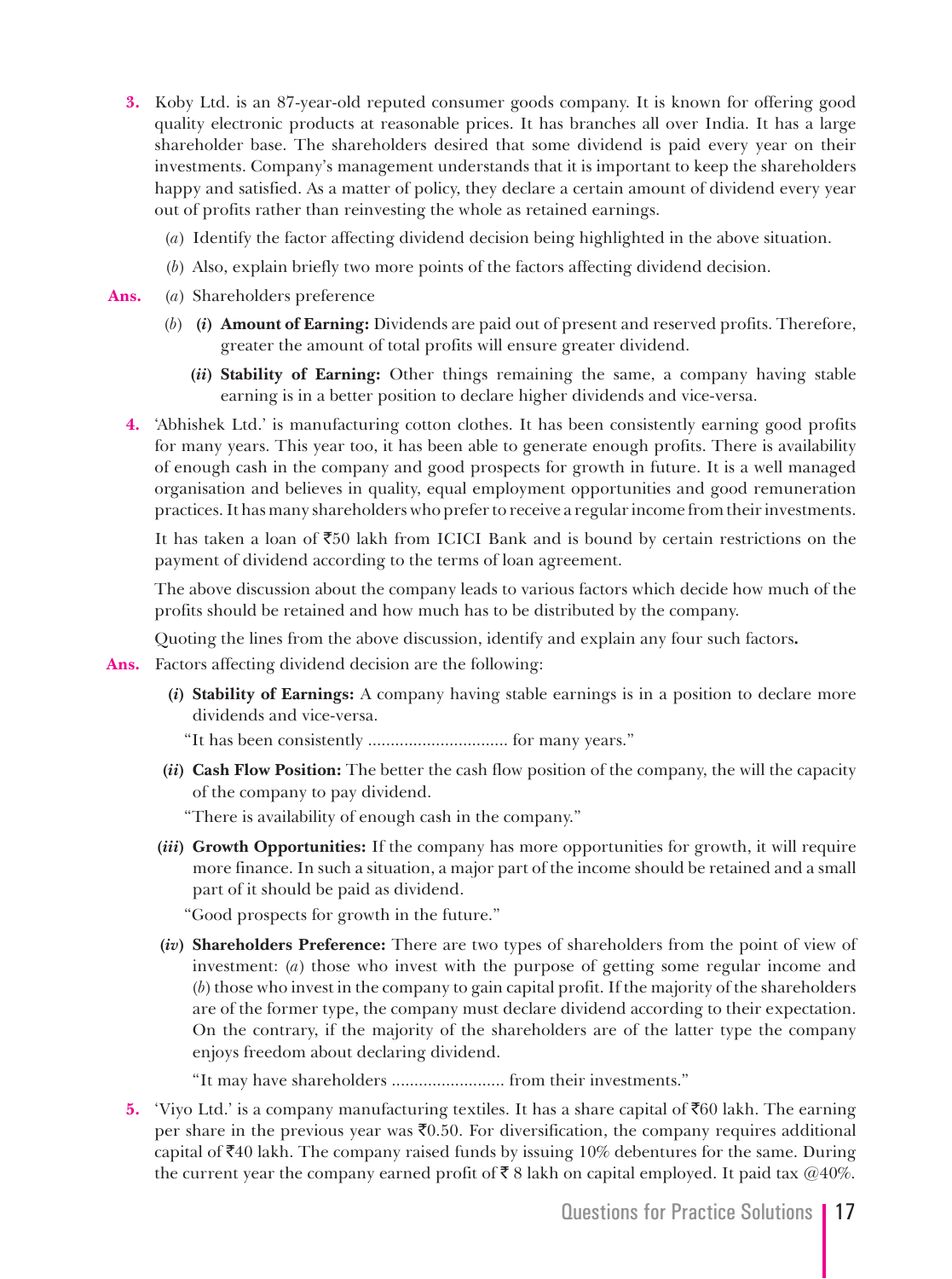- (*a*) State whether the shareholders gained or lost, in respect of earning per share on diversification. Show your calculations clearly.
- (*b*) Also, state any three factors that favour the issue of debentures by the company as part of its capital structure.
- Ans. (*a*) Earning Per Share (EPS) before diversification =  $\bar{\tau}$  0.50.

Calculation of Earning Per Share after issue of Debentures:

(Assuming Face Value of ₹100 per share)

| <b>Particulars</b>                                                | $(\overline{\mathbf{z}})$ |
|-------------------------------------------------------------------|---------------------------|
| Share Capital                                                     | 60,00,000                 |
| 10% Debentures                                                    | 40,00,000                 |
| Total                                                             | 1,00,00,000               |
| Profit Before Interest and Taxes                                  | 8,00,000                  |
| Less Interest                                                     | 4,00,000                  |
| Profit Before Tax                                                 | 4,00,000                  |
| Less Tax $@40\%$                                                  | 1,60,000                  |
| Profit available to Shareholders                                  | 2,40,000                  |
| Earning Per Share = $2,40,000/60,000$                             | $\overline{4}$            |
| ₹60,00,000<br>(Note: No. of Shares $=$ -<br>$= 60,000$<br>₹ $100$ |                           |

 This clearly shows that the shareholders have gained after the issue of debentures since the earning per share has increased from  $\bar{x}$ 0.50 to  $\bar{x}$ 4.

#### **OR**

**Earning Per Share (EPS) before diversification =**  $\bar{x}$ **0.50** 

Calculation of Earning Per Share after issue of Debentures

(Assuming Face Value of  $\overline{5}10$  Per Share)

| Particulars                                                                  | $(\overline{\mathbf{z}})$ |
|------------------------------------------------------------------------------|---------------------------|
| Share Capital                                                                | 60,00,000                 |
| 10% Debentures                                                               | 40,00,000                 |
| Total                                                                        | 1,00,00,000               |
| Profit Before Interest and Taxes                                             | 8,00,000                  |
| Less Interest                                                                | 4,00,000                  |
| Profit Before Tax                                                            | 4,00,000                  |
| Less Tax $@40\%$                                                             | 1,60,000                  |
| Profit available to Shareholders                                             | 2,40,000                  |
| Earning Per Share = $2,40,000/6,00,000$                                      | 0.40                      |
| ₹60,00,000<br>(Note: No. of Shares $=$ -<br>$= 6,00,000$<br>$\overline{510}$ |                           |

 This clearly shows that the shareholders have lost after the issue of debentures since the Earning Per Share has decreased from  $\bar{c}0.50$  to  $\bar{c}0.40$ .

- (*b*) Factors that favour issue of debentures by the company:
	- **(***i***) Cash Flow Position:** A good cash flow makes debt funding more viable as it is easy to make payment of interest and refund of debt.
	- **(***ii***) Interest Coverage Ratio:** A high Interest Coverage Ratio lowers the risk of company failing to meet its interest payment obligation.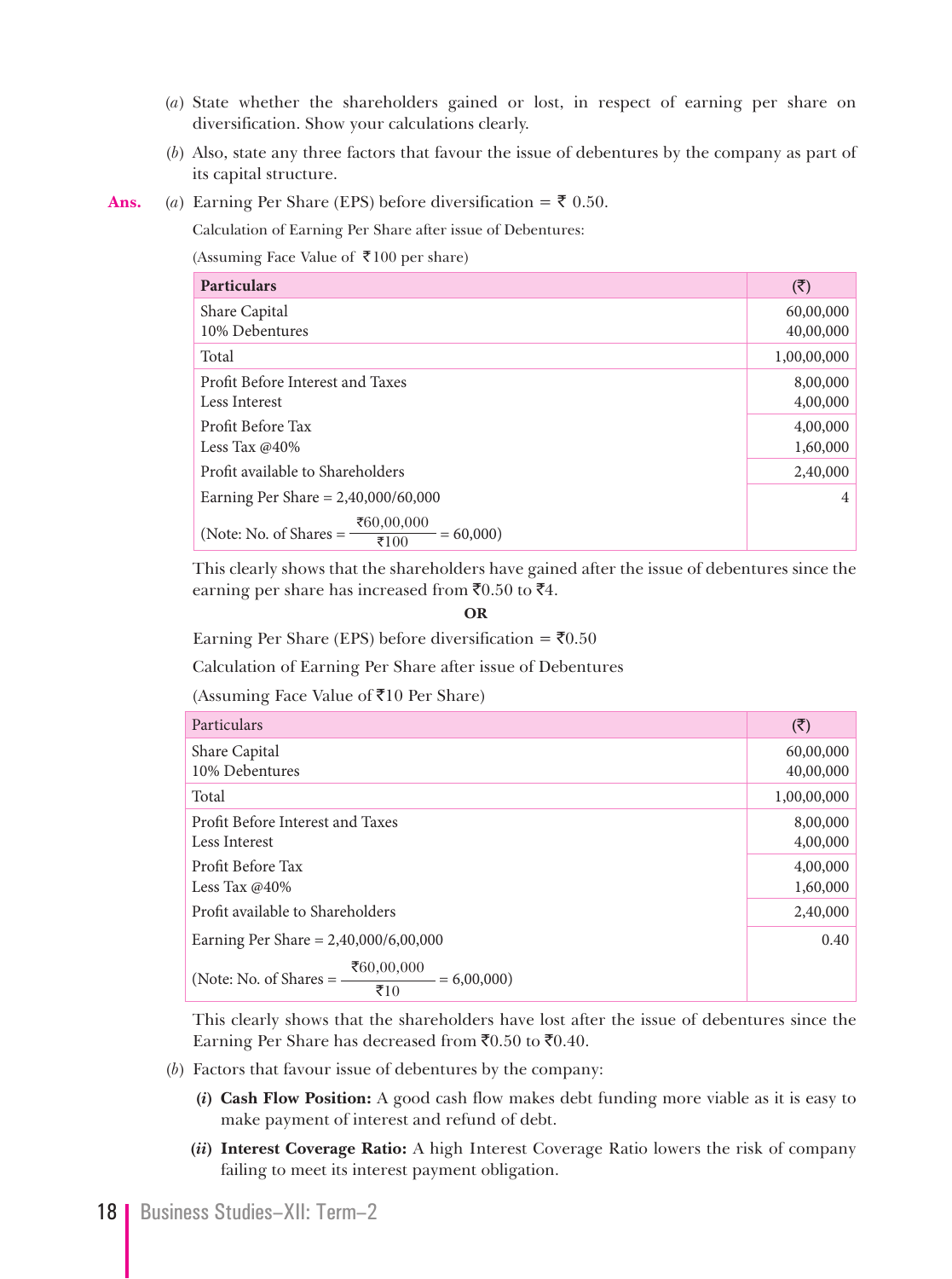- **(iii) Debt Service Coverage Ratio:** A high Debt Service Coverage Ratio indicates better ability to meet debt service obligations.
- **6.** 'Monisha Consumer Goods' is a leading consumer goods chain with a network of 46 stores primarily across Mumbai, Delhi and Pune. It was started by Monisha Gupta in 1987. It has a large market share in Mumbai, Delhi and Pune. Looking for an opportunity to expand, it has decided to open a new branch in Kerala. It has to decide on what new resources it will invest in so that it is able to earn the highest possible return for its investors. Once the company believes that it will be able to generate higher revenues and profits, it also has to decide on how this project will get funded. The finance manager, Atul was told to have an optimal capital structure by striking a balance between various sources of getting the project funded so as to increase shareholders' wealth. Atul, after assessing the cash flow position of the company, evaluated the cost of different sources of finance and compared the risk associated with each source as well as the cost of raising funds.
	- (*a*) State the two financial decisions discussed in the above situation.
	- (*b*) Explain any two factors affecting each of the decisions that still have to be considered by the finance manager.
- **Ans.** (*a*) **(***i***) Investment decision:** It involves deciding about how the funds are invested in different assets so that they are able to earn the highest possible return for the investors.
	- **(***ii***) Financing Decision:** It refers to the decision about the quantum of finance to be raised from various long term sources.
	- (*b*) **(***i***) Factors affecting Investment decision:**
		- **Cash flows of the project:** The amount of cash receipts and payments over the life of a project should be carefully analysed before considering a investment decision.
		- **The rate of return:** The criterion to decide the profitability of various projects is their respective rate of return. The rate of return is calculated on the basis of expected return of the project and risk attached with it.
		- **(***ii***) Factors affecting financing decision:**
			- **Risk:** Debt capital is most risky. Hence, from the point view of risk it should not be used.
			- **Floatation Cost:** From the point view of floating costs, retained profit is the most appropriate source. Therefore, its use should be made.
	- **7.** What is meant by 'Financial Planning'? State any two points of its importance.
- **Ans. Meaning:** It refers to the preparation of a financial blueprint of an organisation's future operations.
	- **(***i***) Helps to Face the Eventualities:** It tries to forecast various business situations. On this basis, alternative financial plans are prepared. By doing so, it helps to face the eventual situations in a better way.
	- **(***ii***) Helps in Avoiding Business Shocks and Surprises:** Proper provision regarding shortage or surplus of funds is made by anticipating future receipts and payments. Hence, it helps in avoiding business shocks and surprises.
	- **8.** Explain the 'Earning Before Interest and Taxes EBIT'.
- Ans. EBIT is that profit of the business from which the payment of interest and tax remains to be deducted. It is also known as the operating profit of business. This is an index of the profit earning capacity of the business. For example, the EBIT in case of two companies is rupees eight crore and ten crore respectively while their EAIT (Earning After Interest and Taxes) is five crore and four crore respectively. Here, it can be said that on the basis of EBIT the second company has a more profit earning capacity.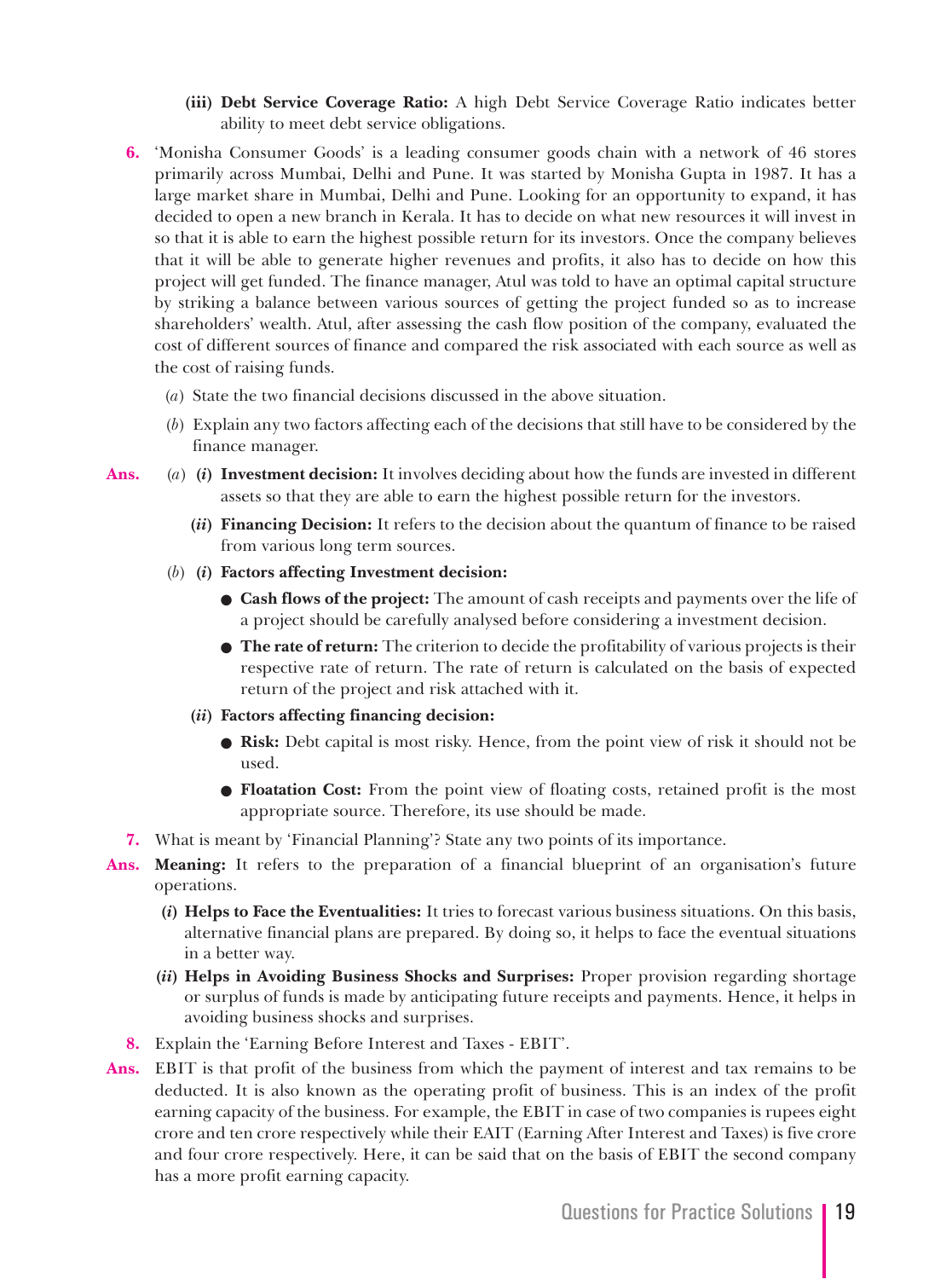- **9.** What is the relationship between inflation and working capital requirement?
- **Ans.** Inflation means rise in prices. In such a situation, more capital is required than before in order to maintain the previous scale of production and sales. Therefore, with the increasing rate of inflation, there is a corresponding increase in the working capital.
	- **10.** How does 'Risk Consideration' affect the Capital Structure Decision?
- **Ans.** There are two types of risks in business:
	- **(***i***) Operating Risk or Business Risk:** This refers to the risk of inability to discharge permanent operating costs (*e.g.*, rent of the building, payment of salary, insurance instalment, etc).
	- **(***ii***) Financial Risk:** This refers to the risk of inability to pay fixed financial payments (*e.g*., payment of interest, preference dividend, return of the debt capital, etc.) as promised by the company.

 The total risk of business depends on both these types of risks. If the operating risk in business is less, the financial risk can be faced which means that more debt capital can be utilised. On the contrary, if the operating risk is high, the financial risk likely to be created after the greater use of debt capital, should be avoided.

- **11.** What is meant by 'Long-term Investment Decision'? State any three factors which affect the long- term investment decisions.
- **Ans. Meaning:** It refers to that investment decision which is related to the investment in long-term assets, such as buying a new machine.

#### **Factors Affecting Long-term Investment Decisions:**

- **(***i***) Cash Flows of the Project:** As we know investment decision (capital budgeting decision) is related with investment in long-term assets. These assets involve both cash outflows and cash inflows over a series of years. The amount needed for investment is known as cash outflow, on the other hand, returns from the same investment is known as cash inflows. Both of these need to be analysed carefully before finalising the investment.
- **(***ii***) The Rate of Return:** A project may not be profitable as compared to other. The criteria to decide the profitability of various projects is their respective rate of returns. The rate of return is calculated on the basis of expected return of the project and risk attached with it. If two projects are of the same risk class, the project having higher rate of return will be accepted.
- **(***iii***) Investment Criteria Involved:** There may be many criteria of the investor while investing in the long-term assets. These are: funds involve, rate of interest, rate of return, cash flow, etc. All these factors influence the decision to go for a particular investment or not. For the same purpose, capital budgeting techniques are applied and accordingly decisions are taken.
- **12.** Identify the financial decision which determines the amount of profit earned to be distributed and to be retained in the business. Explain any four factors affecting this decision.
- **Ans.** It is dividend decision. Four factors affecting dividend decision are the following:
	- **(***i***) Amount of Earning:** The dividend is paid out of the present and reserved profits. Therefore, greater amount of total profit will ensure greater dividend.
	- **(***ii***) Stability of Earnings:** A company having stable earnings is in a position to declare more dividends and vice-versa.
	- **(***iii***) Stability of Dividend:** Every company adopts the policy of maintaining the stability of dividend per share. (Here, the stability of dividend means that the dividend will, in no case, be allowed to fall. It is always good if the dividend remains stable or increases.) From this point of view, a little change in profit should not be allowed any increase or decrease in the dividend.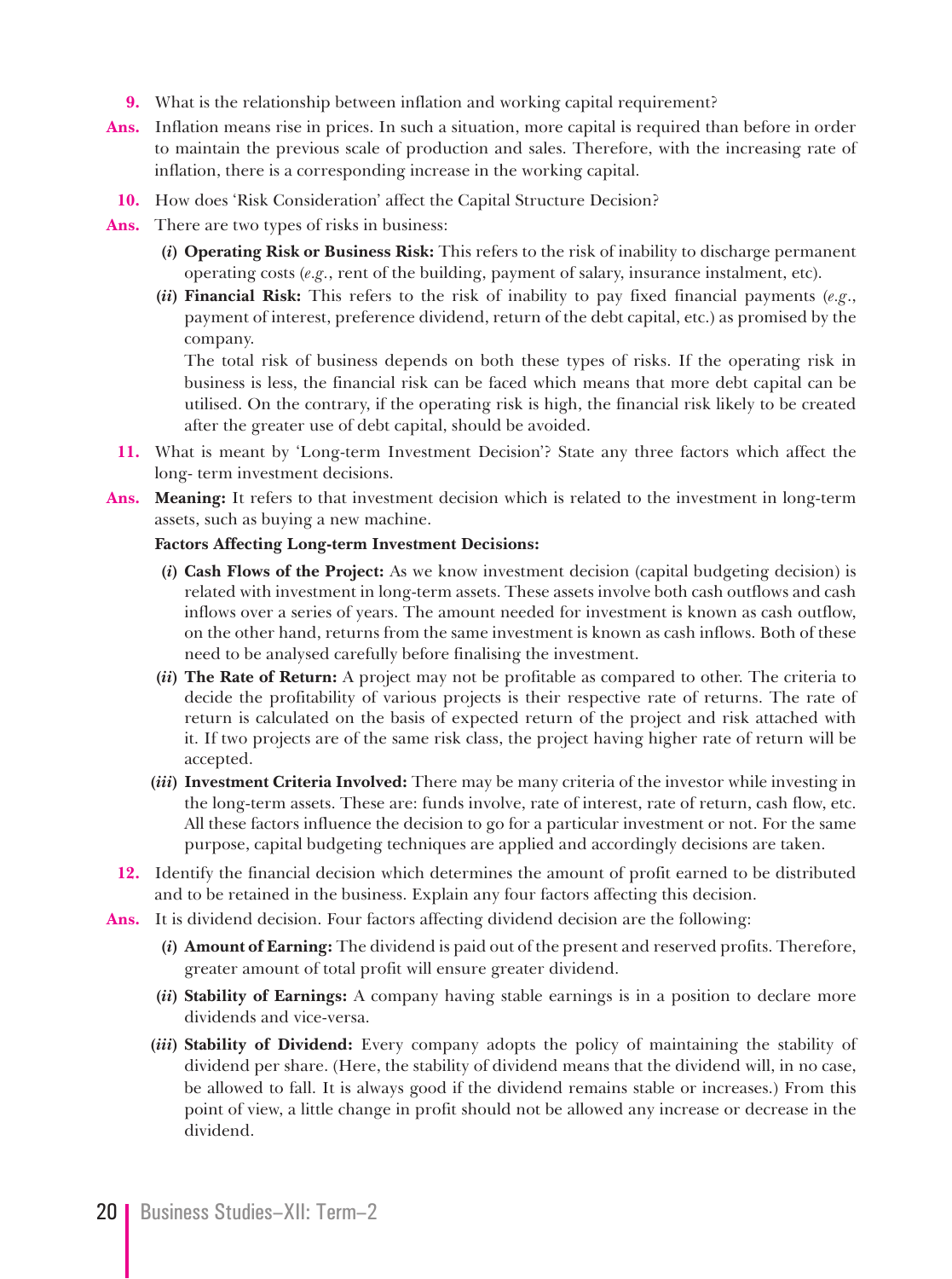- **(***iv***) Growth Opportunities:** If the company has more opportunities for growth, it will require more finance. In such a situation, a major part of the income should be retained and a small part of it should be paid as dividend.
- **13.** To tackle the uncertainty in respect of availability and timings of funds what is required? Name the concept involved and explain its three points of importance.
- **Ans.** It is financial planning.

**Importance:** Main points of the importance of financial planning are as under:

- **(***i***) Helps to Face the Eventualities:** It tries to forecast various business situations. On this basis, alternative financial plans are prepared. By doing so, it helps to face the eventual situations in a better way.
- **(***ii***) Helps in Avoiding Business Shocks and Surprises:** Proper provision regarding shortage or surplus of funds is made by anticipating future receipts and payments. Hence, it helps in avoiding business shocks and surprises.
- **(***iii***) Helps in Coordination:** It helps in coordinating various business activities, such as, sales, purchase, production, finance, etc.
- **14.** Explain any four points that highlight the importance of financial planning.
- **Ans.** Main points of the importance or role of financial planning are as under:
	- **(***i***) Helps to face the eventualities:** It tries to forecast various business situations. On this basis alternative financial plans are prepared. By doing so, it helps to face the eventual situation in a better way.
	- **(***ii***) Helps in avoiding business shocks and surprises:** Proper provision regarding shortage or surplus of funds is made by anticipating future receipts and payments. Hence, it helps in avoiding business shocks and surprises.
	- **(***iii***) Helps in coordination:** It helps in coordinating various business activities, such as sales, purchase, production, finance, etc.
	- **(***iv***) Helps in avoiding wastage of finance:** In the absence of financial planning, wastage of financial resources may take place. This arises due to the complex nature of business operations, such as excessively over-or underestimation of finance for a particular business operation. Such type of wastages can be avoided through financial planning.
- **15.** ''Financial planning does not serve any useful purpose.'' Comment.
- **Ans.** This statement is wrong. In reality, financial planning is very useful. Following facts clarify its usefulness:

This statement is correct.

The main points of the importance of financial planning are as under:

- **(***i***) Helps to face the eventualities:** It tries to forecast various business situations. On this basis alternative financial plans are prepared. By doing so, it helps to face the eventual situation in a better way.
- **(***ii***) Helps in avoiding business shocks and surprises:** Proper provision regarding shortage or surplus of funds is made by anticipating future receipts and payments. Hence, it helps in avoiding business shocks and surprises.
- **(***iii***) Helps in coordination:** It helps in coordinating various business activities, such as sales, purchase, production, finance, etc.
- **(***iv***) Helps in avoiding wastage of finance:** In the absence of financial planning, wastage of financial resources may take place. This arises due to the complex nature of business operations, such as excessively over-or underestimation of finance for a particular business operation. Such type of wastages can be avoided through financial planning.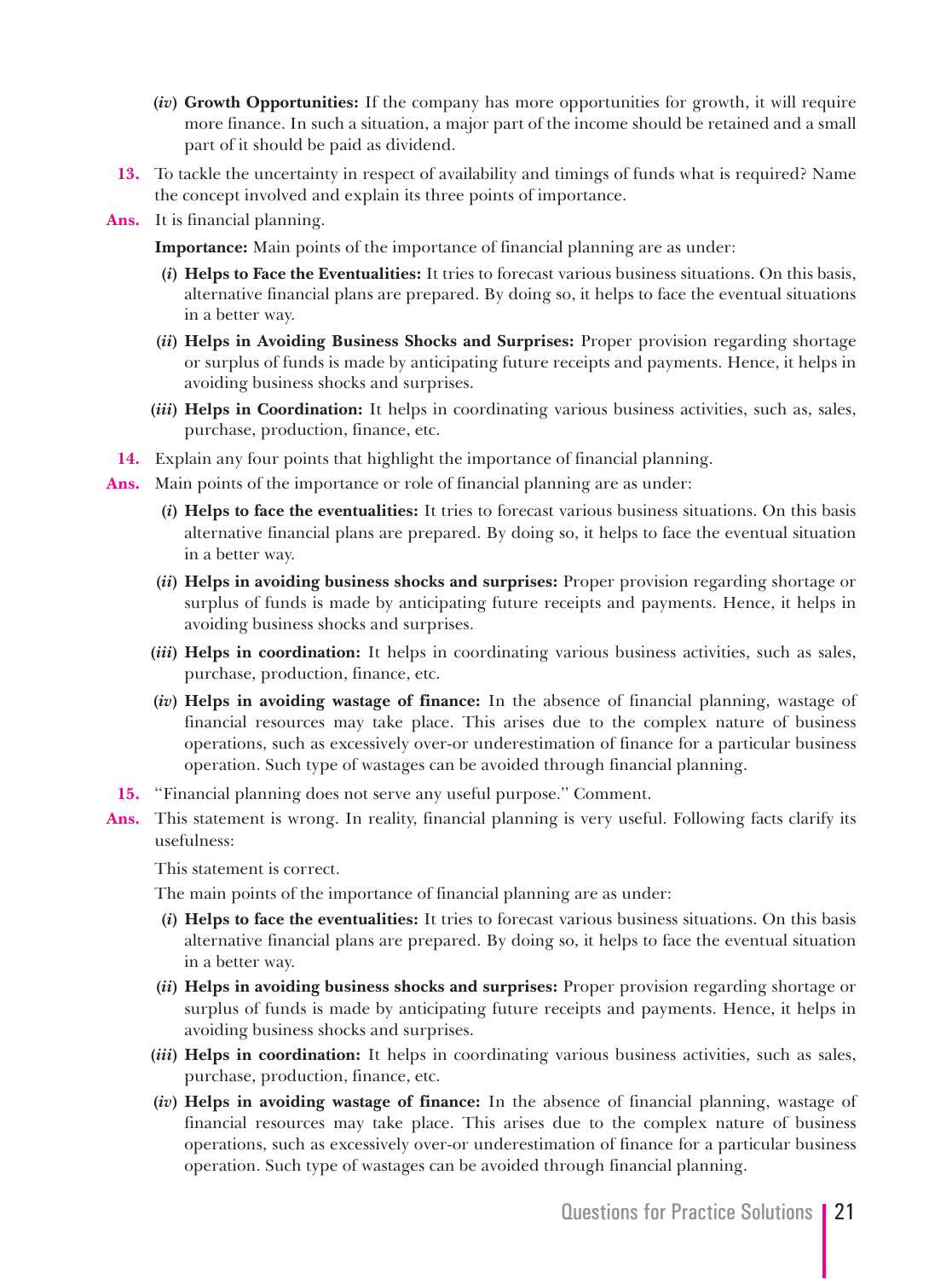- **(***v***) Helps to Link the Present with the Future:** It makes efforts to link the present with the future. By doing so, it helps to minimise the risk of future uncertainties.
- **(***vi***) Helps in creating Link between Investment and Financing Decisions:** It helps in deciding that where to invest and from where the required funds will be made available. Under it the mix of share capital and debt capital is made in such a manner that cost of capital is reduced to minimum.
- **16.** How are the shareholders likely to gain with loan components in capital employed? Explain with suitable example.
- **Ans.** With a loan (borrowed capital) component in the total capital, shareholders are likely to have the benefit of a higher rate of return on the share capital. This is because loans carry a fixed charge and the amount of interest paid is deductible from the Earning Before Tax (EBT). Although it is possible only when the rate of return of the company is greater than the rate of interest on borrowed capital.

 **Trading on Equity:** Trading on equity means to raise fixed cost capital (borrowed capital and preference share capital) on the basis of equity share capital, so as to increase the income of equity shareholders. Although it is possible only when the rate of return of the company is greater than the rate of interest on borrowed capital or the rate of dividend on preference shares.

 Now, the question arises how the income (earning) of the equity shareholders can increase when the company raises fixed cost capital (borrowed capital). Following EBIT-EPS Analysis answers this question:

| <b>Liabilities</b>                                                         | $\mathbf{X}'$ Co. $(\mathbf{\bar{z}})$ | $Y'$ Co. $(\bar{\tau})$ |
|----------------------------------------------------------------------------|----------------------------------------|-------------------------|
| Equity Share Capital (Face Value Per Equity Share $\bar{\mathfrak{e}}$ 10) | 10,00,000                              | 4,00,000                |
| 10% Debentures                                                             |                                        | 6.00.000                |
| <b>Total Capital</b>                                                       | 10,00,000                              | 10,00,000               |

**EBIT - EPS Analysis**

It is clear from the above table that both the companies have raised ₹10,00,000 as total capital. But X-Co. has raised it by issuing equity capital. On the other hand, Y-Co. has raised  $\bar{e}4,00,000$ by issuing equity capital and  $\mathfrak{F}6,00,000$  by issuing debentures bearing 10% fixed interest rate. Suppose, both the companies have earned EBIT  $\bar{\xi}2$  lakh each and Tax Rate is 30%.

**EBIT - EPS Analysis**

| <b>Particulars</b>                            | $\mathbf{X}'$ Co. $(\overline{\mathbf{z}})$ | $Y'$ Co. $(\bar{\tau})$ |
|-----------------------------------------------|---------------------------------------------|-------------------------|
| <b>EBIT</b>                                   | 2,00,000                                    | 2,00,000                |
| Less: Interest                                |                                             | 60,000                  |
| <b>EBT</b>                                    | 2,00,000                                    | 1,40,000                |
| Less: Tax $(30\%)$                            | 60,000                                      | 42,000                  |
| EAT                                           | 1,40,000                                    | 98,000                  |
| No. of Equity Shares                          | 1,00,000                                    | 40,000                  |
| <b>EAT</b><br>$EPS =$<br>No. of Equity Shares | 1.4                                         | 2.45                    |

In the above example, shareholders of X-Co. are getting ₹1.40 return on their investment as against ₹2.45 return to shareholders of Y-Co. Both companies, raised equal total capital (₹10 lakh each) and earned equal total profit ( $\overline{\xi}2$  lakh each), yet the earning of Y-Co.'s shareholders is more. The reason being that Y-Co. has taken advantage of the process of ''trading on equity." In other words, Y-Co. has raised fixed cost capital (borrowed capital) along with equity share capital. On fixed cost capital (borrowed capital), it paid fixed interest at the rate of 10 per cent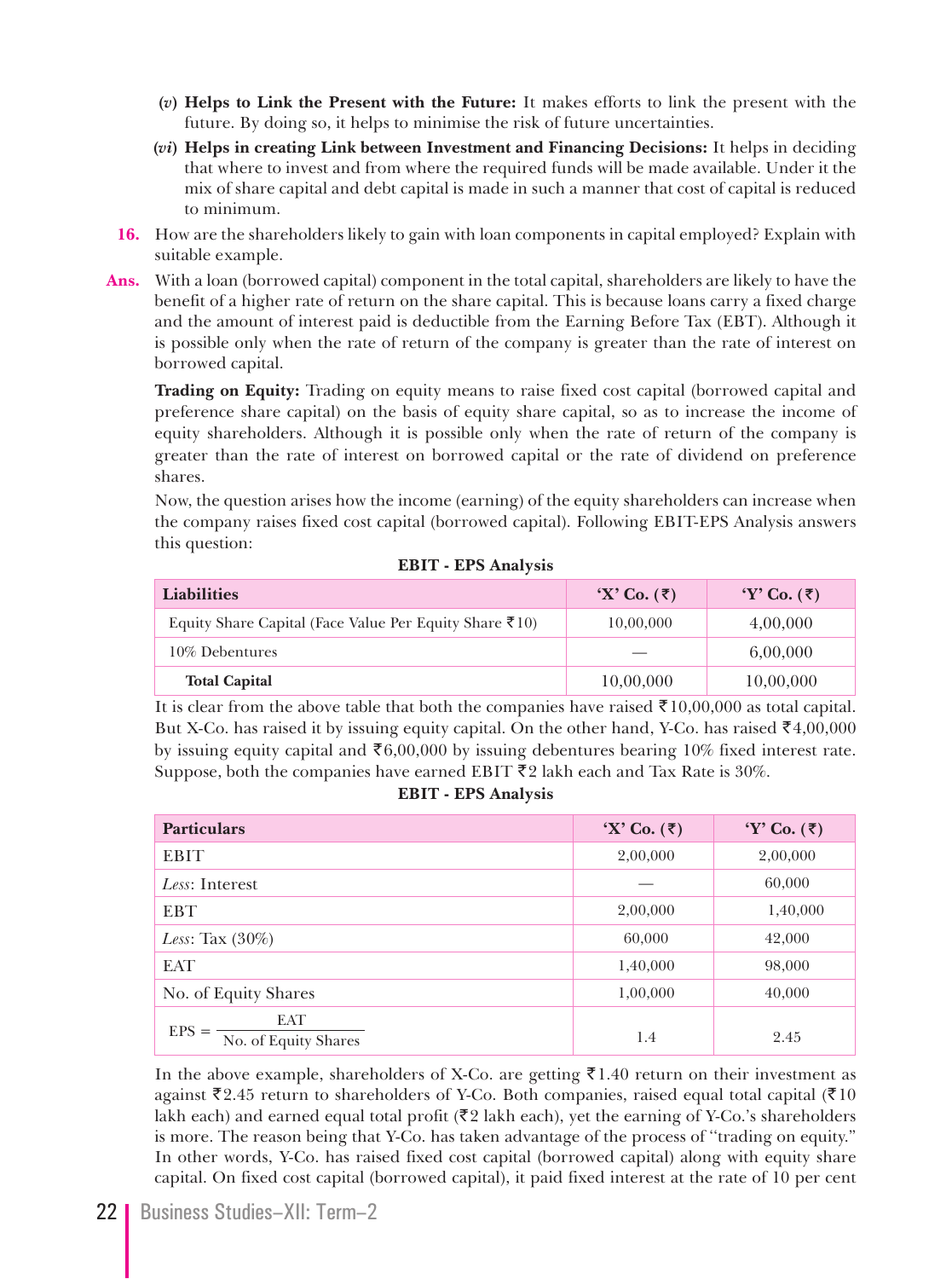(10% debentures) and the remainder is distributed as dividend to equity shareholders. Obviously, return on equity shares of Y-Co. is greater than that of X-Co.

- **17.** How does 'trading on equity' increase the return on equity shares? Explain with an example.
- **Ans. Trading on Equity:** Trading on equity means to raise fixed cost capital (borrowed capital and preference share capital) on the basis of equity share capital, so as to increase the income of equity shareholders. Although it is possible only when the rate of return of the company is greater than the rate of interest on borrowed capital or the rate of dividend on preference shares.

 Now, the question arises how the income (earning) of the equity shareholders can increase when the company raises fixed cost capital (borrowed capital). Following EBIT-EPS Analysis answers this question:

| <b>Liabilities</b>                                                         | $\mathbf{X}'$ Co. $(\overline{\mathbf{z}})$ | $Y'$ Co. $(\bar{\tau})$ |
|----------------------------------------------------------------------------|---------------------------------------------|-------------------------|
| Equity Share Capital (Face Value Per Equity Share $\bar{\mathfrak{e}}$ 10) | 10,00,000                                   | 4,00,000                |
| 10% Debentures                                                             |                                             | 6.00.000                |
| <b>Total Capital</b>                                                       | 10,00,000                                   | 10,00,000               |

|  | <b>EBIT - EPS Analysis</b> |  |  |  |  |
|--|----------------------------|--|--|--|--|
|--|----------------------------|--|--|--|--|

It is clear from the above table that both the companies have raised ₹10,00,000 as total capital. But X-Co. has raised it by issuing equity capital. On the other hand, Y-Co. has raised  $\bar{\xi}4,00,000$ by issuing equity capital and  $\mathfrak{F}6,00,000$  by issuing debentures bearing 10% fixed interest rate. Suppose, both the companies have earned EBIT  $\bar{\tau}$ 2 lakh each and Tax Rate is 30%.

|  |  | <b>EBIT - EPS Analysis</b> |
|--|--|----------------------------|
|--|--|----------------------------|

| <b>Particulars</b>                            | $\mathbf{X}'$ Co. $(\overline{\mathbf{z}})$ | $Y'$ Co. $(\bar{\tau})$ |
|-----------------------------------------------|---------------------------------------------|-------------------------|
| <b>EBIT</b>                                   | 2,00,000                                    | 2,00,000                |
| Less: Interest                                |                                             | 60,000                  |
| <b>EBT</b>                                    | 2,00,000                                    | 1,40,000                |
| Less: Tax $(30\%)$                            | 60,000                                      | 42,000                  |
| <b>EAT</b>                                    | 1,40,000                                    | 98,000                  |
| No. of Equity Shares                          | 1,00,000                                    | 40,000                  |
| <b>EAT</b><br>$EPS =$<br>No. of Equity Shares | 1.4                                         | 2.45                    |

In the above example, shareholders of X-Co. are getting ₹1.40 return on their investment as against ₹2.45 return to shareholders of Y-Co. Both companies, raised equal total capital (₹10 lakh each) and earned equal total profit ( $\overline{\mathfrak{Z}}$  lakh each), yet the earning of Y-Co.'s shareholders is more. The reason being that Y-Co. has taken advantage of the process of ''trading on equity." In other words, Y-Co. has raised fixed cost capital (borrowed capital) along with equity share capital. On fixed cost capital (borrowed capital), it paid fixed interest at the rate of 10 per cent (10% debentures) and the remainder is distributed as dividend to equity shareholders. Obviously, return on equity shares of Y-Co. is greater than that of X-Co.

**18.** Neelabh is engaged in 'Transport Business' and transports fruits and vegetables to different states. Stating the reason in support of your answer, identify the working capital requirements of Neelabh.

 Neelabh also wants to expand and diversify his transport business, explain any two factors that will affect his fixed capital requirements.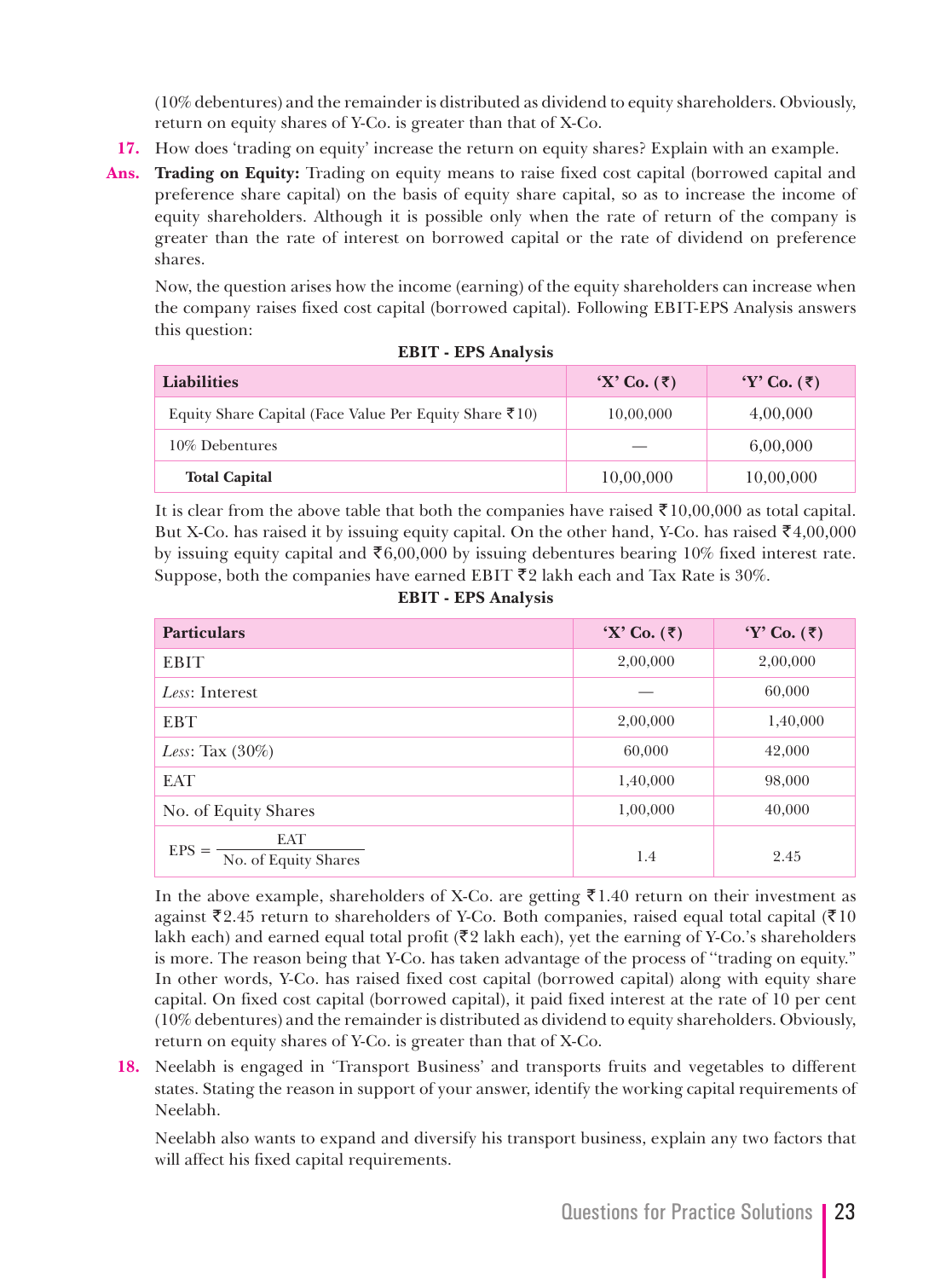- **Ans.** (*a*) As it is a service industry, the working capital requirement would be less. Working capital requirement would be for the payment of salary, fuel charges, maintenance of vehicles, etc.
	- (*b*) Factors affecting the Fixed Capital Requirement:
		- **(***i***) Scale of Operations:** Larger the spread of business activities, greater is the need for fixed capital.
		- **(***ii***) Diversification:** Diversification means running business in more products than merely in one product. Those organisations which wish to adopt diversification certainly need more fixed capital.

z z z

# CHAPTER–5: Financial Market

**1.** Varunica Ltd., a reputed truck manufacturing company, needs rupees twenty crores as additional capital to expand its business. Mr Alind Jindal, the CEO of the company, wants to raise funds through equity. The Finance Manager, Mr Nikhil Sachdeva, suggests that the existing shareholders be offered the privilege to subscribe to new issue of shares as per the terms and conditions of the company which was agreed by Mr Alind Jindal.

Name the method through which the company decided to raise additional capital.

**Ans.** Right issue.

- **2.** SEBI recently called for information and issued a show cause notice to NSE and its 14 officials seeking explanation on the Preferential Access Allegations at the Exchange's Co-location facility. State the function that SEBI performed by doing so.
- **Ans.** Regulatory Function.
	- **3.** Ankna's grandfather has gifted her shares of a large cement company, with which he had been working. The securities were in physical form. She already has a bank account and does not possess any other forms of securities.

She wished to sell the shares and approached a registered broker for the purpose.

- (*a*) Mention one mandatory detail which she will have to provide with the broker.
- (*b*) Also mention two more information those she will have to provide with the broker.
- **Ans.** (*a*) Permanent Account Number (PAN).
	- (*b*) (*i*) Date of birth and address
		- (*ii*) Bank account details
	- **4.** 'Stock exchange acts as a regulator of the securities market. It creates a continuous market where the securities are bought and sold. It gives investors the chance to disinvest and reinvest. Through this process of disinvestment and reinvestment, savings get channelized into their most productive investment avenues. To ensure that the investing public gets a safe and fair deal in the market, the membership of the stock exchange is well regulated and its dealings are well defined according to the existing legal framework. It also ensures wider share of ownership by regulating new issues, better trading practices and taking effective steps in educating the public about investments.

 Various functions performed by the Stock Exchange are discussed in the above para. By quoting lines from the above para, state any four functions of stock exchange.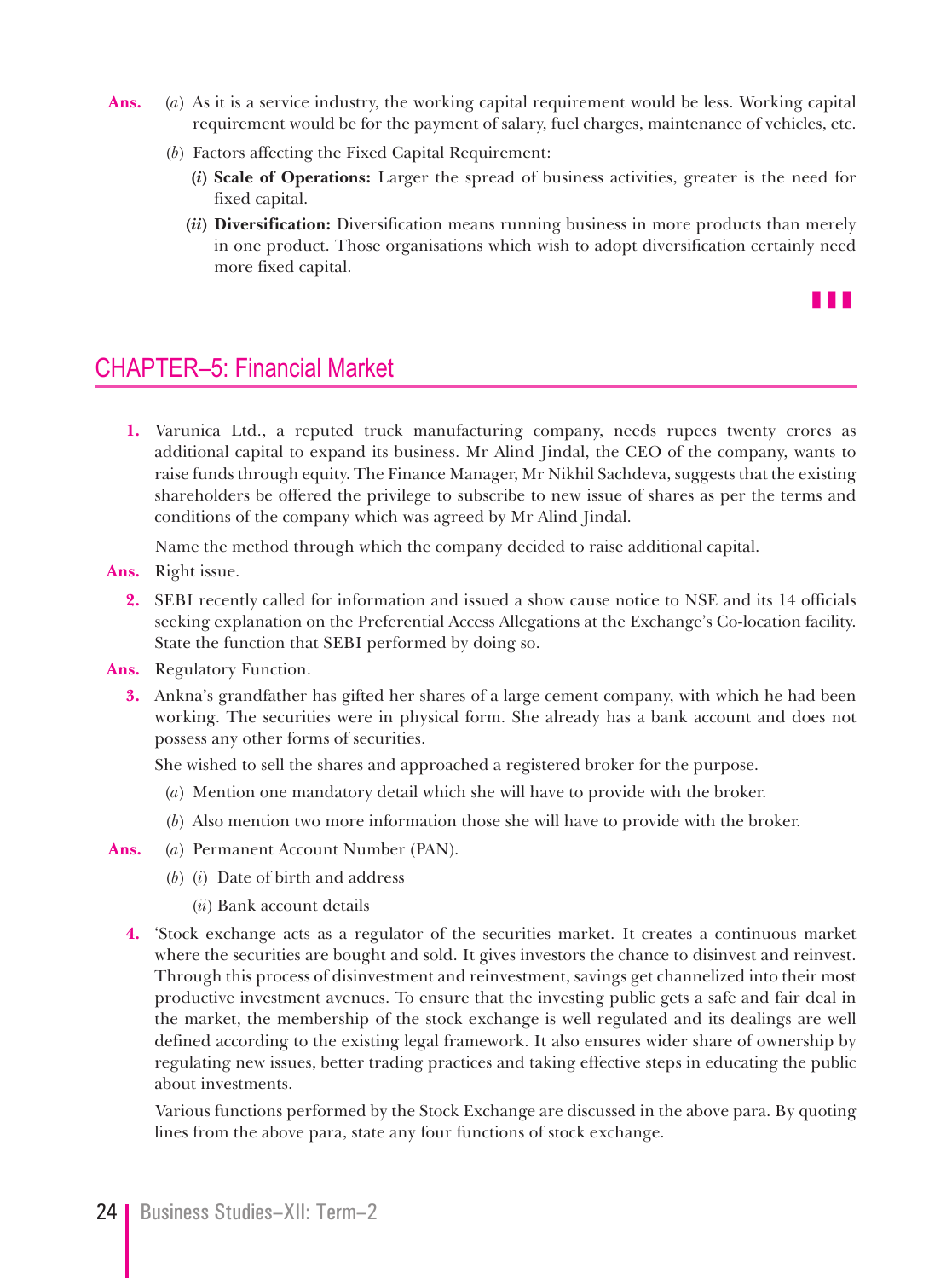## **Ans. Various functions performed by the Stock Exchange are:**

 **(***i***) Providing Liquidity and Marketability to Existing Securities:** Stock exchange is a market place where previously issued securities are traded. Whenever required, an investor can invest his money through this market into securities and can reconvert this investment into cash. Availability of ready market for sale and purchase of securities increases their marketability and enhances liquidity.

 "It creates a continuous market where the securities are bought and sold. It gives investors the chance to disinvest and reinvest."

**(***ii***) Contributes to Economic Growth:** Through the process of disinvestment and reinvestment, savings get channelised into their most productive investment avenues.

 "Through this process of disinvestment and reinvestment, savings get channelised into their most productive investment avenues."

 **(***iii***) Safety of Transactions:** Stock exchanges are organised markets. They fully protect the interest of investors. Each stock exchange has its own laws and bye-laws. Each member of stock exchange has to follow them and if any member is found violating them, his membership is cancelled.

 "Membership of the stock exchange is well regulated and its dealings are well defined according to the existing legal framework."

**(***iv***) Spreading Equity Cult:** Share market collects every type of information (more particularly about their economic condition) in respect of the listed companies. Generally, this information is published or in case of need anybody can get it from the stock exchange free of any cost. In this way, the stock exchange guides the investors by providing various types of information. Consequently, the number of shareholders in companies is increasing continuously. Thus, the stock exchanges are playing a vital role in ensuring wider share ownership.

 "Ensures wider share ownership by regulating new issues, better trading practices and taking effective steps in educating the public about investments."

- **5.** 'These days, the development of a country is also judged by its system of transferring finance from the sector where it is in surplus to the sector where it is needed the most. To give strength to the economy, SEBI is undertaking measures to develop the capital market. In addition to this , there is another market in which unsecured and short-term debt instruments are actively traded every day. These markets together help the savers and inventors in directing the available funds into their most productive investment opportunity.
	- (*a*) Name the function being performed by the market in the above case.
	- (*b*) Name the market segment other than the capital market segment in which unsecured and short-term debt instruments are traded. Also, give any three points of difference between the two.
- **Ans.** (*a*) Mobilisation of savings channeling them into the most productive uses.
	- (*b*) Money Market
		- Difference between Capital Market and Money Market

| <b>Basis of</b><br><b>Difference</b> | <b>Capital Market</b>                                                                         | <b>Money Market</b>                                                                       |
|--------------------------------------|-----------------------------------------------------------------------------------------------|-------------------------------------------------------------------------------------------|
| 1. Participants                      | Financial institutions, banks,<br>corporate bodies, foreign investors<br>and ordinary public. | RBI, banks, financial institutions<br>and finance companies are the<br>main participants. |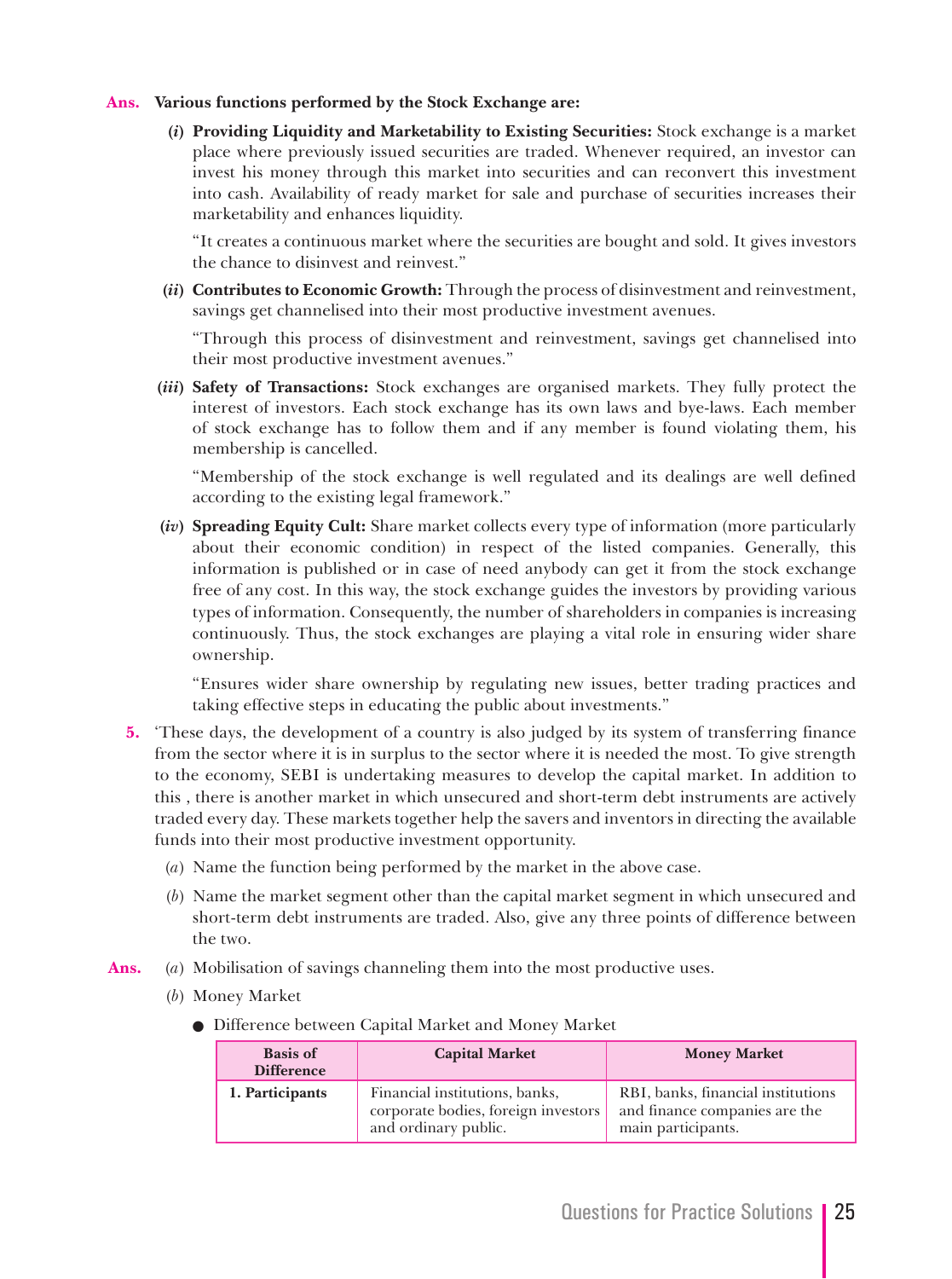| 2. Instruments | Equity shares, preference shares, Call loans, treasury bill,<br>debentures, bonds, etc. | commercial bills, commercial<br>papers, certificates of deposit, etc.                  |
|----------------|-----------------------------------------------------------------------------------------|----------------------------------------------------------------------------------------|
| 3. Duration    | one year.                                                                               | Period of maturity is more than Period of maturity ranges from<br>one day to one year. |

- **6.** Sherya Ltd. is a large credit-worthy company manufacturing automobiles for the Indian market. It now wants to cater to the other market and decided to invest in new machines. For this, it requires long-term finance. It decides to raise funds by issuing equity shares. The issue of equity shares involves huge floatation cost. To meet the expenses of floatation cost the company decides to tap the money market.
	- (*a*) Name and discuss the money market instrument the company can use for the above purpose.
	- (*b*) What is the duration for which the company can get funds through this instrument?
	- (*c*) State any other purpose for which this instrument can be used.
- **Ans.** (*a*) Commercial paper—it is a short-term unsecured promissory note, which are issued by wellreputed companies.
	- (*b*) 15 days to one year.
	- (*c*) It is used to provide short-term funds for seasonal and working capital needs of the business.
	- **7.** 'Stock Exchange not only contributes to the economic growth, but performs many other functions.' Explain any three such functions.
- **Ans.** The main functions performed by Stock Exchange are as follows:
	- **(***i***) Providing Liquidity and Marketability to Existing Securities:** Stock Exchange is a market place where previously issued securities are traded. Various types of securities are traded here on regular basis. Whenever required, investor can invest his money through this market into securities and can reconvert this investment into cash. Availability of ready market for sale and purchase of securities increase their marketability and enhance the liquidity in investment of money.
	- **(***ii***) Pricing of Securities:** A stock exchange provides platform to deal in securities. The forces of demand and supply work freely in the stock exchange. In this way, prices of securities are determined.
	- **(***iii***) Safety of Transactions:** Stock Exchanges are organised markets. They fully protect the interest of investors. Each stock exchange has its own laws and bye-laws. Each member of stock exchange has to follow them and any member found violating them, his membership is cancelled.
	- **(***iv***) Contributes to Economic Growth:** Stock Exchange provides liquidity to securities. This gives the investor a double benefit—first, the benefit of the change in the market price of securities can be taken advantage of, and secondly, in case of need for money they can be sold at the existing market price at any time. These advantages provided by the share market encourage the people to invest their money in securities. In this way, people's money gets invested in industries and economic development becomes possible.
	- **8.** "Financial markets play an important role in the allocation of scarce resources in an economy by performing important functions." In light of the given statement, state any three functions performed by Financial Market.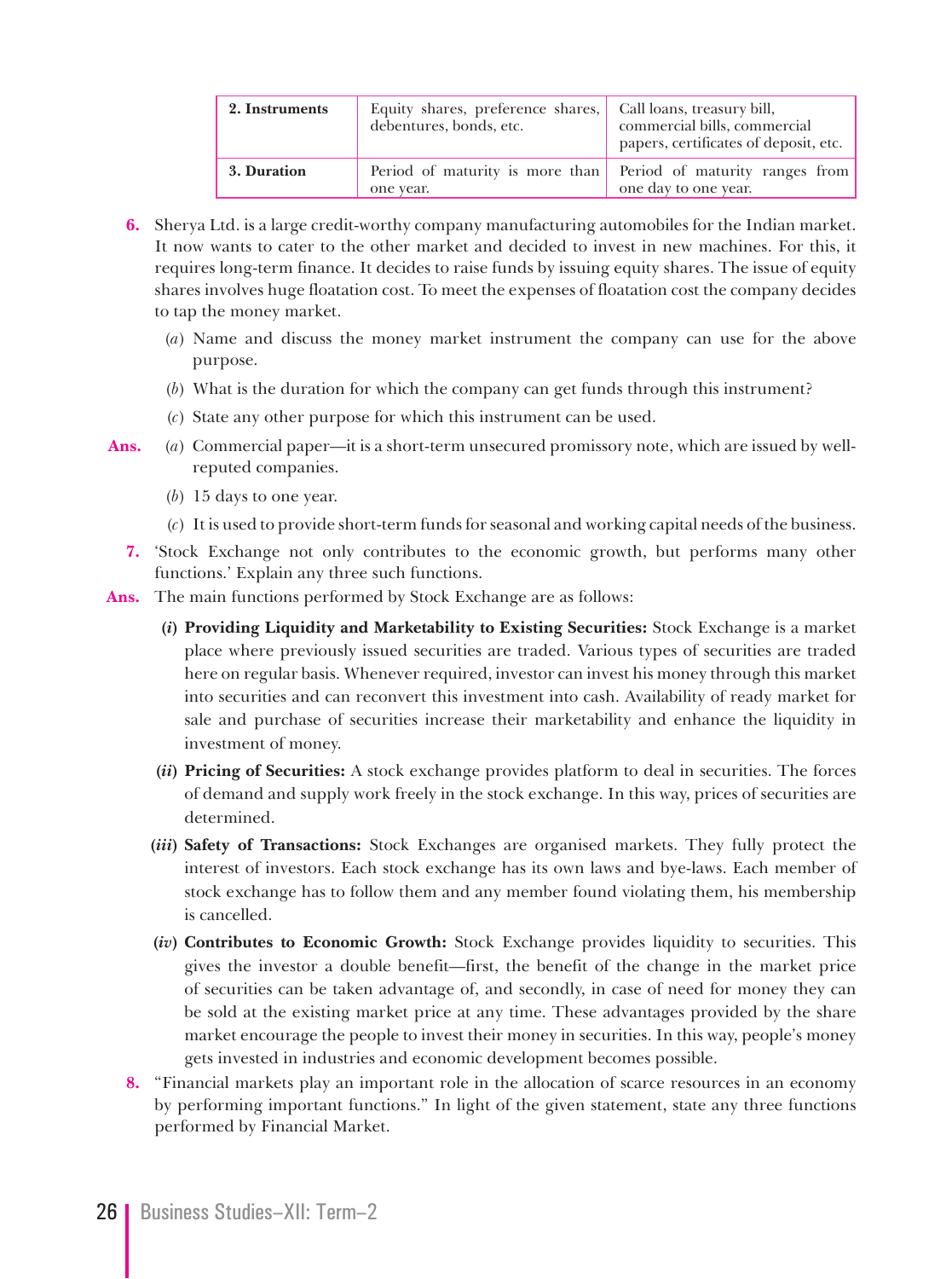## **Ans. Functions of Financial Market**

Following are its main functions:

- **(***i***) Mobilisation of savings and their Channelisation into more Productive Uses:** Financial market gives impetus to the savings of the people. This market takes the uselessly lying finance in the form of cash to places where it is really needed. Many financial instruments are made available for transferring finance from one side to the other side. The investors can invest in any of these instruments according to their wish.
- **(***ii***) Facilitates Price Discovery:** The price of any good or service is determined by the forces of demand and supply. Like goods and services, the investors also try to discover the price of their securities. The financial market facilitates price discovery for financial assets by interaction of forces of demand and supply.
- **(***iii***) Provides Liquidity to Financial Assets:** This is a market where the buyers and the sellers of all the securities are available all the times. This is the reason that it provides liquidity to securities. It means that the investors can invest their money, whenever they desire, in securities through the medium of financial market. They can also convert their investment into money whenever they so desire.
- **9.** What do you understand by insider trading?
- **Ans.** Insider trading means the buying and selling of securities by those persons (Directors, Promoters, etc.) who have some secret information about the company and who wish to take advantage of this secret information. This hurts the interests of the general investors. It was very essential to check this tendency. Many steps have been taken to check inside trading through the medium of the SEBI.
	- **10.** "A financial market is for the creation and exchange of financial assets." Explain any two of its functions.
- **Ans. Functions of Financial Market:**
	- **(1) Mobilisation of Savings and their Channellisation into more Productive Uses:** Financial market gives impetus to the savings of the people. This market takes the uselessly lying finance in the form of cash to places where it is really needed. Many financial instruments are made available for transferring finance from one side to the other side. The investors can invest in any of these instruments according to their wish.
	- **(2) Facilitates Price Discovery:** The price of any goods or services is determined by the forces of demand and supply. Like goods and services, the investors also try to discover the price of their securities. The financial market facilitates price discovery for financial assets by interaction of forces of demand and supply.
- **11.** Explain the Demand Side and Supply Side of the Financial Market.
- **Ans.** The demand and supply of finance usually includes the following:



z z z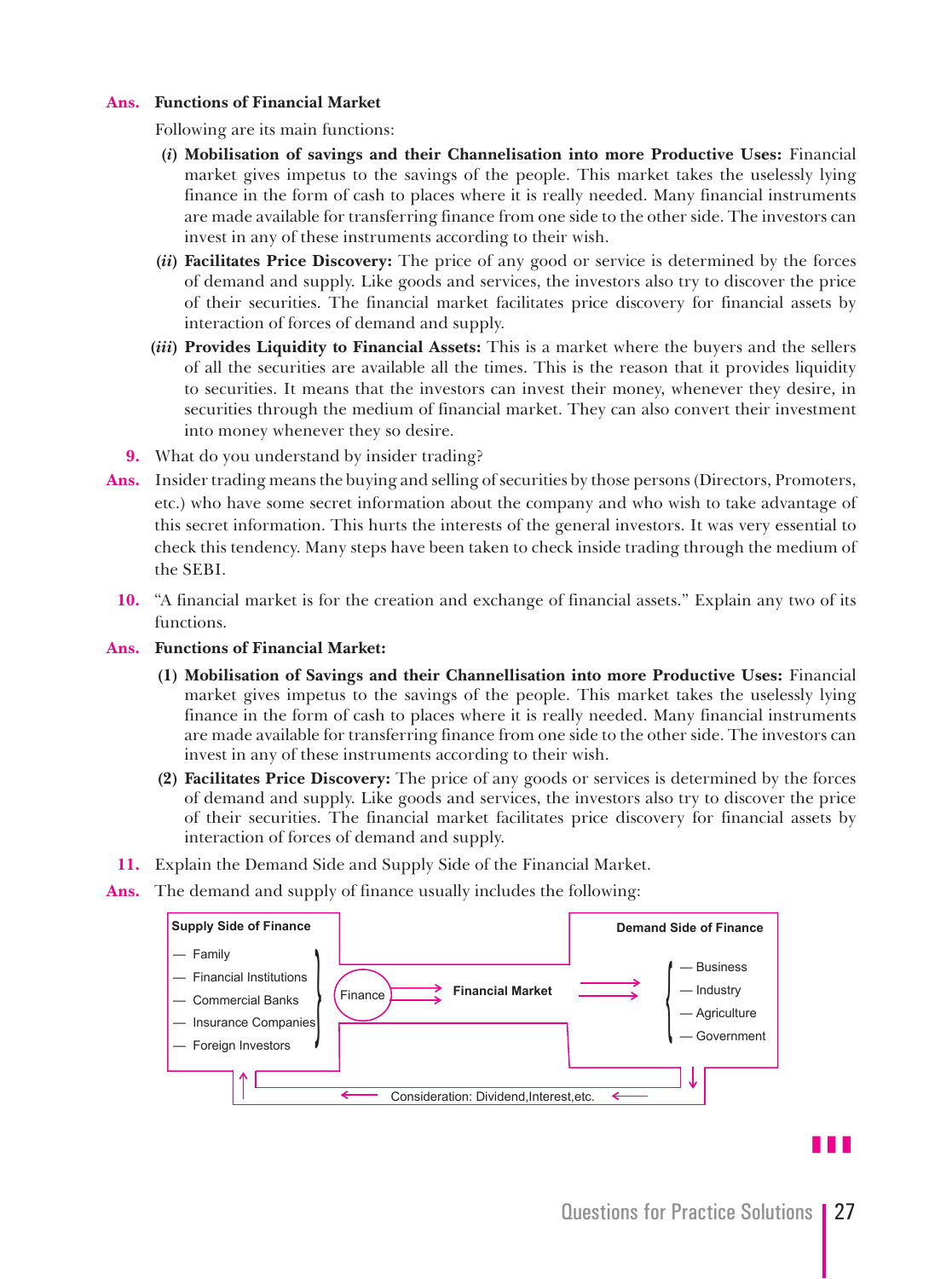# CHAPTER–6: Consumer Protection

**1.** Ronit Raj, a marketing manager is a patient of diabetes for which he takes medicines regularly. One day, on his tour to Patna, he met with an accident and was hospitalised. Due to doctors' negligence a delicate nerve of his right leg was cut rendering him crippled throughout his life.

 Identify the consumer right that has been violated by the doctors under the Consumer Protection Act, 2019 in the above situation.

- **Ans.** Right to safety.
	- **2.** Identify the right of a consumer under Consumer Protection Act, 2019 which Consumer organisations help a consumer to claim by performing the function of "encouraging consumers to strongly protest and take an action against unscrupulous, exploitative and unfair trade practices of sellers."
- **Ans.** Right to be heard.
	- **3.** Government always endeavours to protect the interests of the consumers. That is why government has passed various legislations from time to time. Some years ago an Act was passed. It protects the consumers against defective goods, deficient services, unfair trade practices and consumers' exploitation. Similarly, measures have been taken to protect the consumers against the losses suffered by them due to such anti-social activities as profiteering, hoarding, black-marketing, etc. Not only that provisions have also been made to protect the consumers against the consumption of adulterated food products.

 In the above paragraph mention has been made of three acts related to the protection of consumers' interest. Quoting the lines, identify them.

- **Ans.** Legislations enacted by the government are as under:
	- (*a*) The Consumer Protection Act (CPA) 2019

 "This Act offers protection against defective goods, defective services, unfair trade practices and consumers' exploitation."

(*b*) The Essential Commodities Act–1955

"Similarly, measures ................... hoarding, black-marketing, etc."

(*c*) The Prevention of Food adulteration Act – 1954

"Not only this ..................... adulterated food products".

- **4.** Aarushi buys a packet of dry cake from a cake shop without asking for the bill. The pack does not bear any information other than the name of shop. After reaching home she finds the cake to be stale.
	- (*a*) Identify the consumer right that has been violated.
	- (*b*) State any three responsibilities that a consumer must keep in mind while purchasing any good.
- **Ans.** (*a*) Right to Information
	- (*b*) The following are the main responsibilities of a consumer:
		- **(1) Be Aware About All Similar Products:** Be aware about various goods and services available in the market so that a wise choice can be made.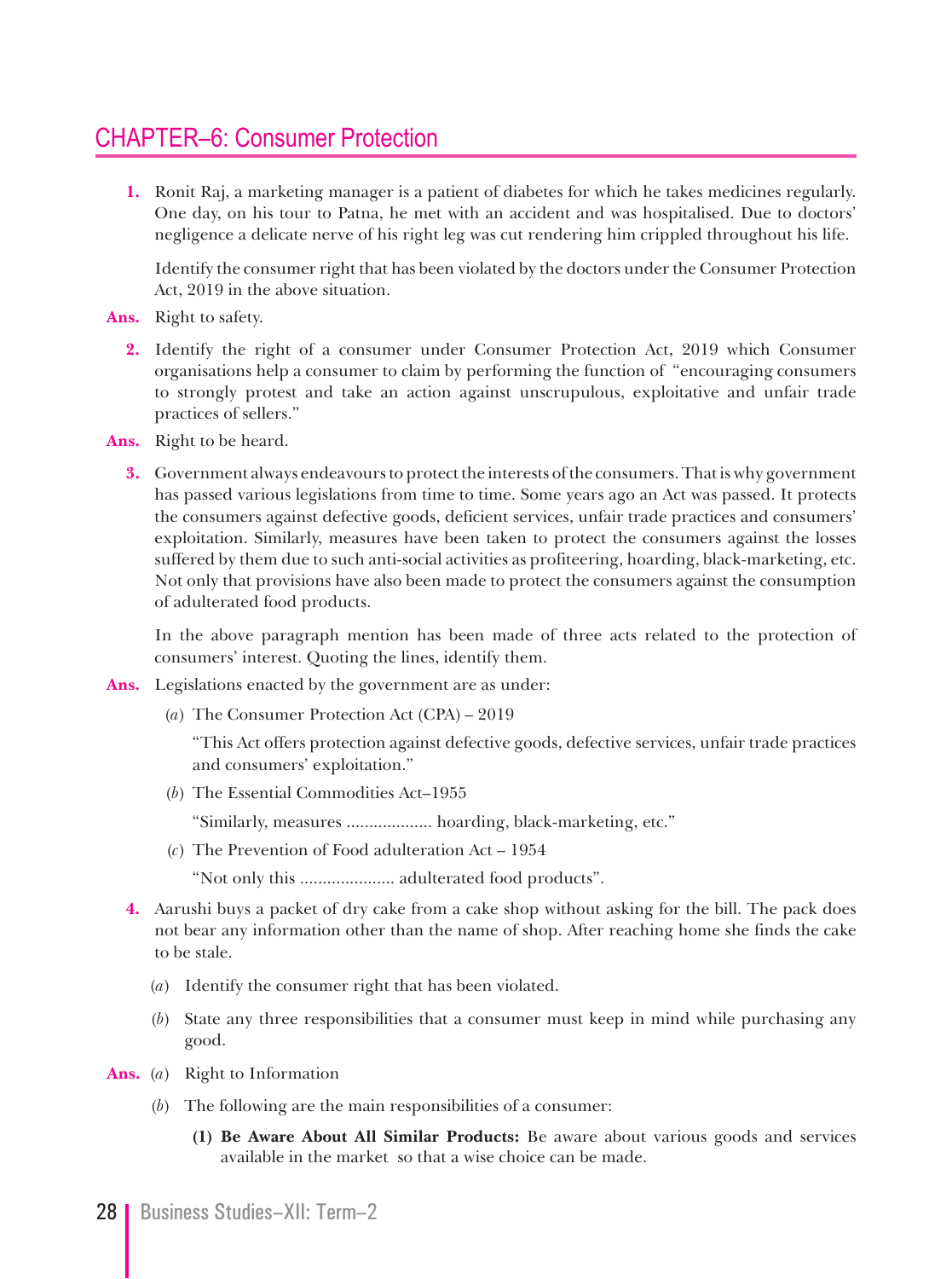- **(2) Focus on only Standardised Products:** Always try to buy standardised products as they provide quality assurance. Thus, look for ISI mark on electrical goods, FPO/FSSAI mark on food products, Hallmark on jewellery, etc.
- **(3) Learn About the Associated Risks:** The consumer should learn about the risks associated with products and services, follow manufacturer's instructions and use the product.
- **5.** Suman wanted to purchase a sandwich toaster. She checked about the various sandwich toasters available online and compared the prices so that an intelligent and wise choice could be made. Then she went to a nearby market to buy the sandwich toaster. Being an informed consumer, she looked for the correct standardisation mark. The shopkeeper showed her different toasters but was quoting higher price than the price she had checked online. After negotiating with the shopkeeper, she was able to bring the price down. As a responsible consumer, she asked for a cash memo against the amount paid for the product and took the toaster home. On opening the package, she found an instruction booklet, which she read carefully. Then she followed all instructions step by step and made nicely toasted paneer sandwiches for her family.
	- (*a*) State the consumer responsibilities, which have been discharged by Suman besides asking for a cash memo.
	- (*b*) Explain the two rights being discussed in the above case.
- **Ans.** (*a*) Consumer responsibilities, which have been discharged by Suman besides asking for a cash memo are:
	- **(***i***) Choose Intelligently:** She was aware about various goods and services available in the market and made an intelligent and wise choice.
	- **(***ii***) Buy only Standardised Products:** She bought standardised product as standardisation provides quality assurance.
	- **(***iii***) Assert Yourself:** She asserted herself to get a fair deal.
	- (*b*) Rights discussed in the above case are:
		- **(***i***) Right to Choose:** The consumer has the freedom to choose from a variety of products at a competitive prices.
		- **(***ii***) Right to Safety:** The consumer has a right to be protected against goods and services which are hazardous to life and health.
	- **6.** State any three responsibilities that a consumer should keep in mind while purchasing, using and consuming goods and services.
- **Ans.** They are as follows:
	- **(***i***) Be Aware About All Similar Products:** Be aware about various goods and services available in the market so that a wise choice can be made.
	- **(***ii***) Focus on only Standardised Products:** Always try to buy standardised products as they provide quality assurance. Thus, look for ISI mark on electrical goods, FPO/FSSAI mark on food products, Hallmark on jewellery, etc.
	- **(***iii***) Learn About the Associated Risks:** The consumer should learn about the risks associated with products and services, follow manufacturer's instructions and use the product.
	- **7.** I saw an advertisement in the newspaper regarding a domestic iron and ordered for the purchase of the same to the shopkeeper.

 What will be my responsibilities as a customer so that I should not be exploited by the shopkeeper? State any three such responsibilities.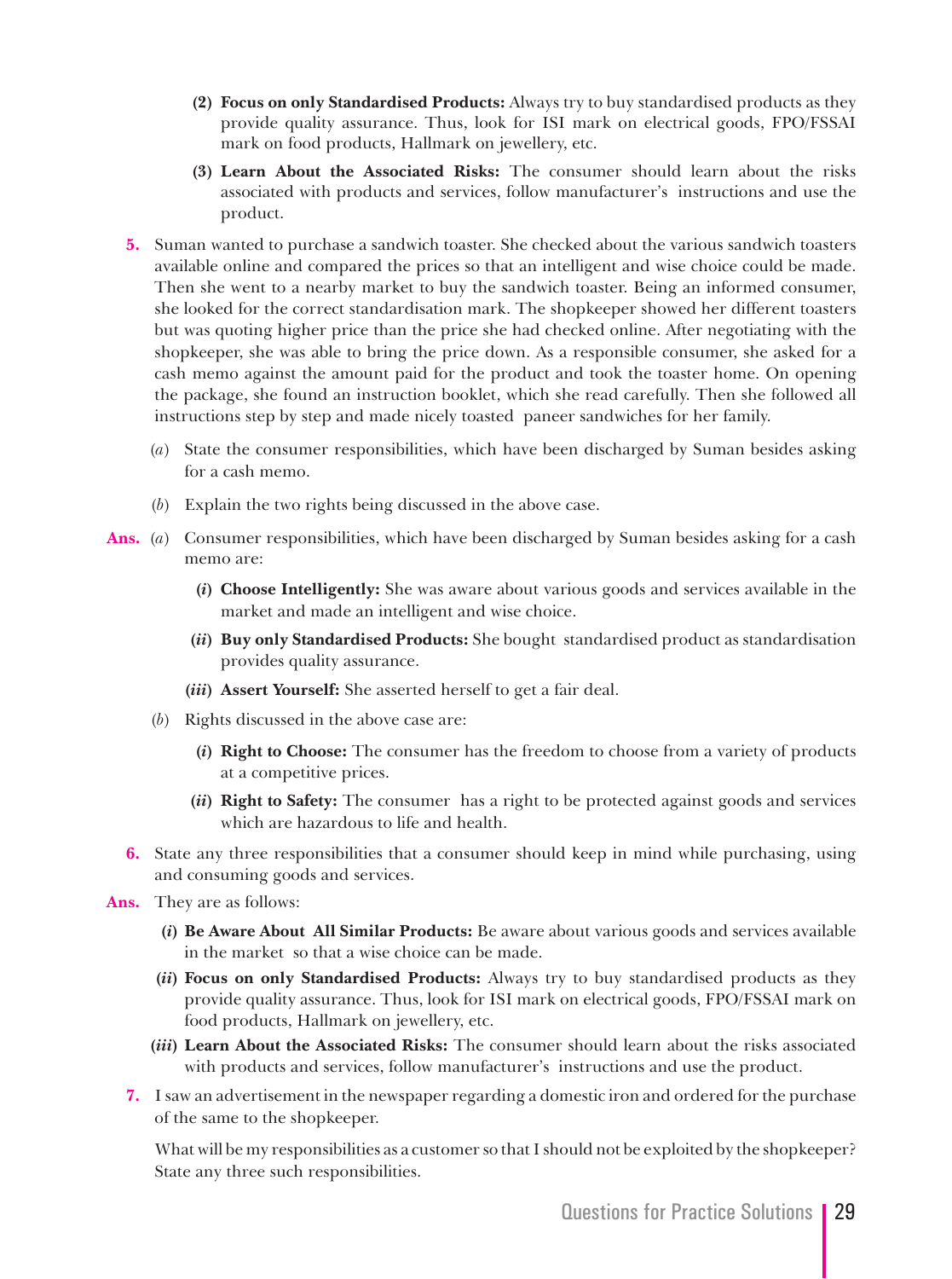- Ans. In this situation following are the responsibilities of a customer:
	- **(***i***) Be Aware About All Similar Products:** Be aware about various goods and services available in the market so that a wise choice can be made.
	- **(***ii***) Focus on only Standardised Products:** Always try to buy standardised products as they provide quality assurance. Thus, look for ISI mark on electrical goods, FPO/FSSAI mark on food products, Hallmark on jewellery, etc.
	- **(***iii***) Learn About the Associated Risks:** The consumer should learn about the risks associated with produdts and services, follow manufacturer's instructions and use the product.
	- **8.** Explain the concept of 'Consumer Protection' and any three points of its importance from the point of view of consumers.
- **Ans. Meaning:** It refers to protect the consumers against the unfair practices of the producers and sellers.

#### **Importance**

 **From the point of view of consumers:** The importance of consumers' protection from the point of view of the consumers can be made clear with the help of the following points:

- **(***i***) Consumers' Ignorance:** Generally, the consumers are not aware of their rights. It is only because of this ignorance that they cannot raise their voice against their exploitation rampart in the market. They bear this exploitation ungrudgingly thinking it as a part of the market. Hence, they remain inactive in this respect. Therefore, it has become necessary in public interest that they should be educated about their rights so that they become activated.
- **(***ii***) Unorganised Consumers:** Consumers are unorganised and this fact alone highlights the importance of consumers' protection. A single consumer raising his voice against exploitation is not as effective as the voice of an organised consumers' body can be. So far the consumers have not shown such an attitude that they should raise their voice in an organised manner. Consumers' protection encourages the consumers to organise themselves.
- **(***iii***) Widespread Exploitation of Consumers:** These days consumers are being exploited on a large scale. Following are some of the examples of their exploitation:
	- (*a*) Adulteration in consumers' products.
	- (*b*) Inferior quality of goods and services.
	- (*c*) Misleading advertisement.
- **9.** Explain any four points of importance of consumer protection from the point of view of business.
- **Ans. (***i***) Long Term Interest of Business:** Every business wants to enjoy long existence. This is possible only when business firms provide absolute satisfaction to the consumers. A firm that succeeds in satisfying the consumers, the consumers themselves turn to such a firm for buying their products time and again and they tell others also about their satisfaction. In this way, the number of customers for that firm goes up and the firm continues to live for a long time. Paying attention to the satisfaction of the consumers is nothing but consumer protection.
	- **(***ii***) Business Uses Society's Resources:** Every business uses various resources, *e.g*., material, machinery, human, capital, etc. All these resources are supplied by society. From this point of view, it becomes the responsibility of business to provide better facilities to society. By doing this and through the medium of consumer protection business gets an opportunity to discharge its responsibility towards society.
	- **(***iii***) Social Responsibility:** It is the social responsibility of business to protect the interests of its owner and all other related constituents like employees, consumers, suppliers, competitors,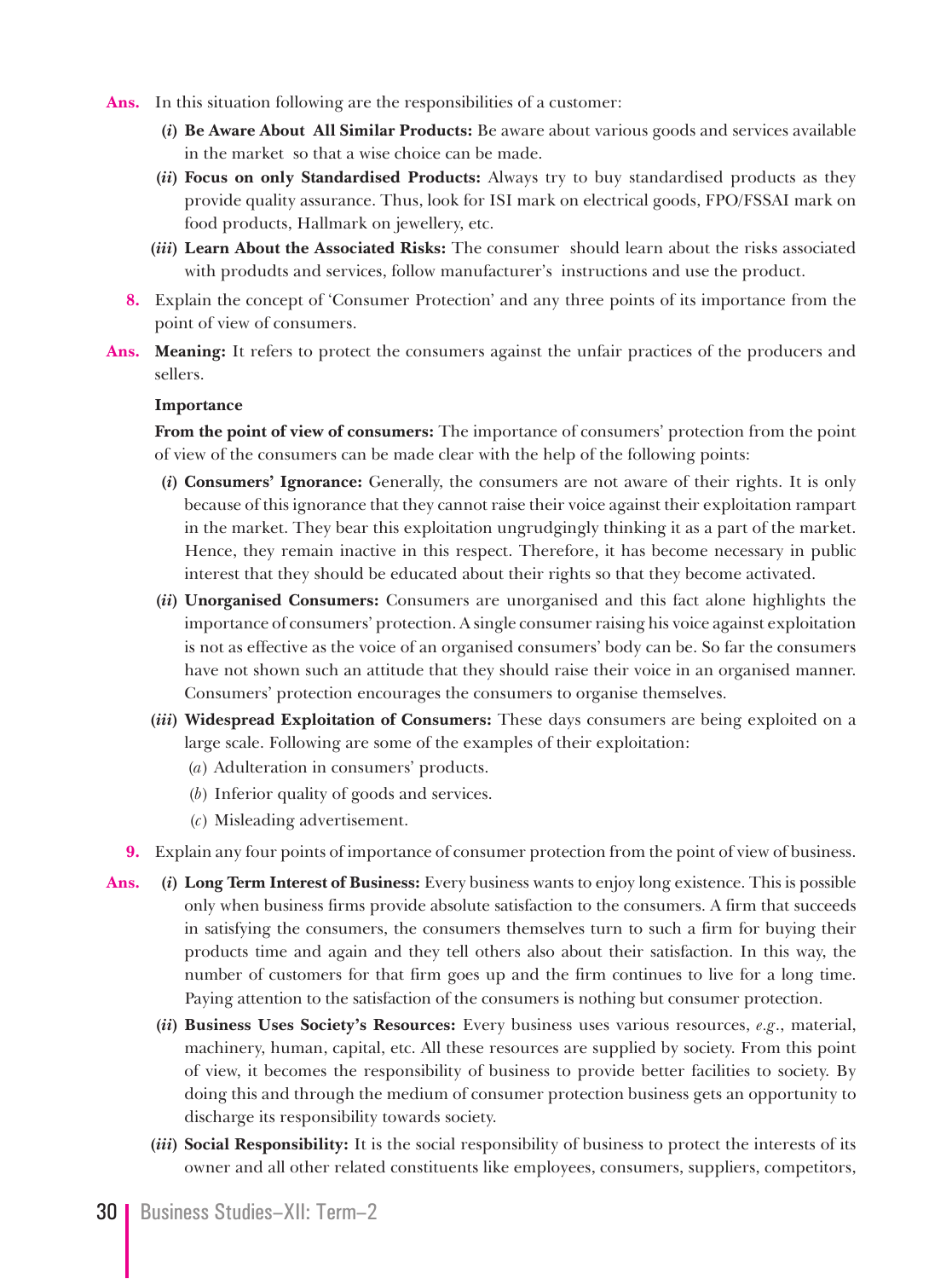government, etc. Consumers happen to be the most important of all the related constituents. Therefore, more attention should be paid to the protection of their interests. Doing this is nothing but consumers' protection. Therefore, business through the medium of consumer protection can discharge its social responsibility to a large extent.

- **(***iv***) Moral Justification:** It is the moral responsibility of business to take care of the consumers' interest. The business should keep away from the evils of adulteration, inferior quality, misleading advertisement, hoarding of goods, profiteering, blackmarketing, less weighing and measuring. By doing so they can discharge their moral responsibility and it can be said that business is helping the cause of consumer protection.
- **10.** Giving any six points, explain the importance of consumer protection in India.
- **Ans. (A) From the Consumers' Point of view:** The importance of consumers' protection from the point of view of the consumers can be made clear with the help of the following points:
	- **(***i***) Consumers' Ignorance:** Generally, the consumers are not aware of their rights. It is only because of this ignorance that they cannot raise their voice against their exploitation rampart in the market. They bear this exploitation ungrudgingly thinking it as a part of the market. Hence, they remain inactive in this respect. Therefore, it has become necessary in public interest that they should be educated about their rights so that they become activated.
	- **(***ii***) Unorganised Consumers:** Consumers are unorganised and this fact alone highlights the importance of consumers' protection. A single consumer raising his voice against exploitation is not as effective as the voice of an organised consumers' body can be. So far the consumers have not shown such an attitude that they should raise their voice in an organised manner. Consumers' protection encourages the consumers to organise themselves.
	- **(***iii***) Widespread Exploitation of Consumers:** These days consumers are being exploited on a large scale. Following are some of the examples of their exploitation:
		- (*a*) Adulteration in consumers' products.
		- (*b*) Inferior quality of goods and services.
		- (*c*) Misleading advertisement.
	- **(B) From the Point of View of Business:** Business needs consumers as much as consumers need business. Therefore, business should also join hands in protecting consumers' interest. Its importance is highlighted by the following facts:
		- **(***i***) Long Term Interest of Business:** Every business wants to enjoy long existence. This is possible only when business firms provide absolute satisfaction to the consumers. A firm that succeeds in satisfying the consumers, the consumers themselves turn to such a firm for buying their products time and again and they tell others also about their satisfaction. In this way, the number of customers for that firm goes up and the firm continues to live for a long time. Paying attention to the satisfaction of the consumers is nothing but consumer protection.
		- **(***ii***) Business Uses Society's Resources:** Every business uses various resources, *e.g*., material, machinery, human, capital, etc. All these resources are supplied by society. From this point of view, it becomes the responsibility of business to provide better facilities to society. By doing this and through the medium of consumer protection business gets an opportunity to discharge its responsibility towards society.